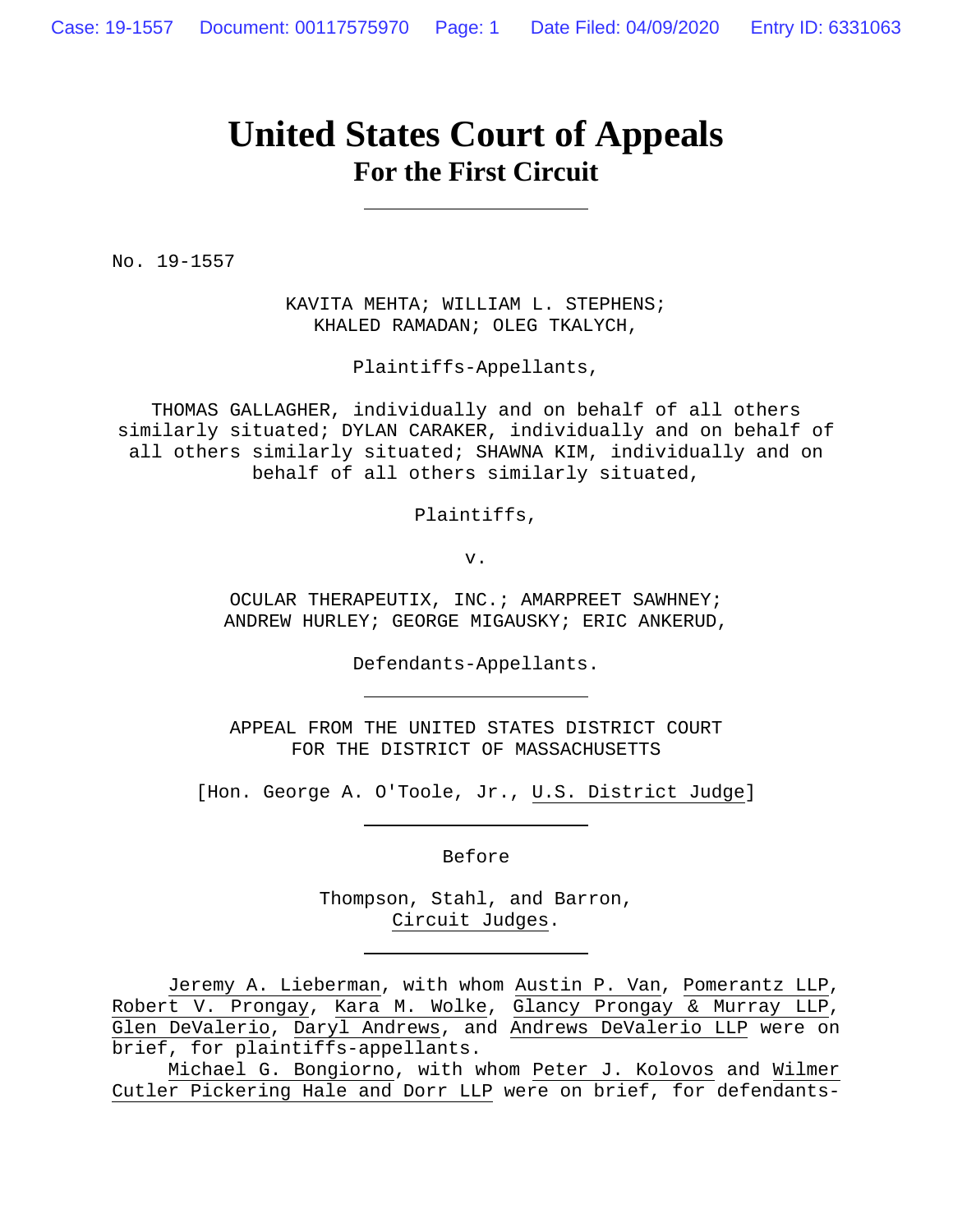Case: 19-1557 Document: 00117575970 Page: 2 Date Filed: 04/09/2020 Entry ID: 6331063

appellants.

April 9, 2020

L,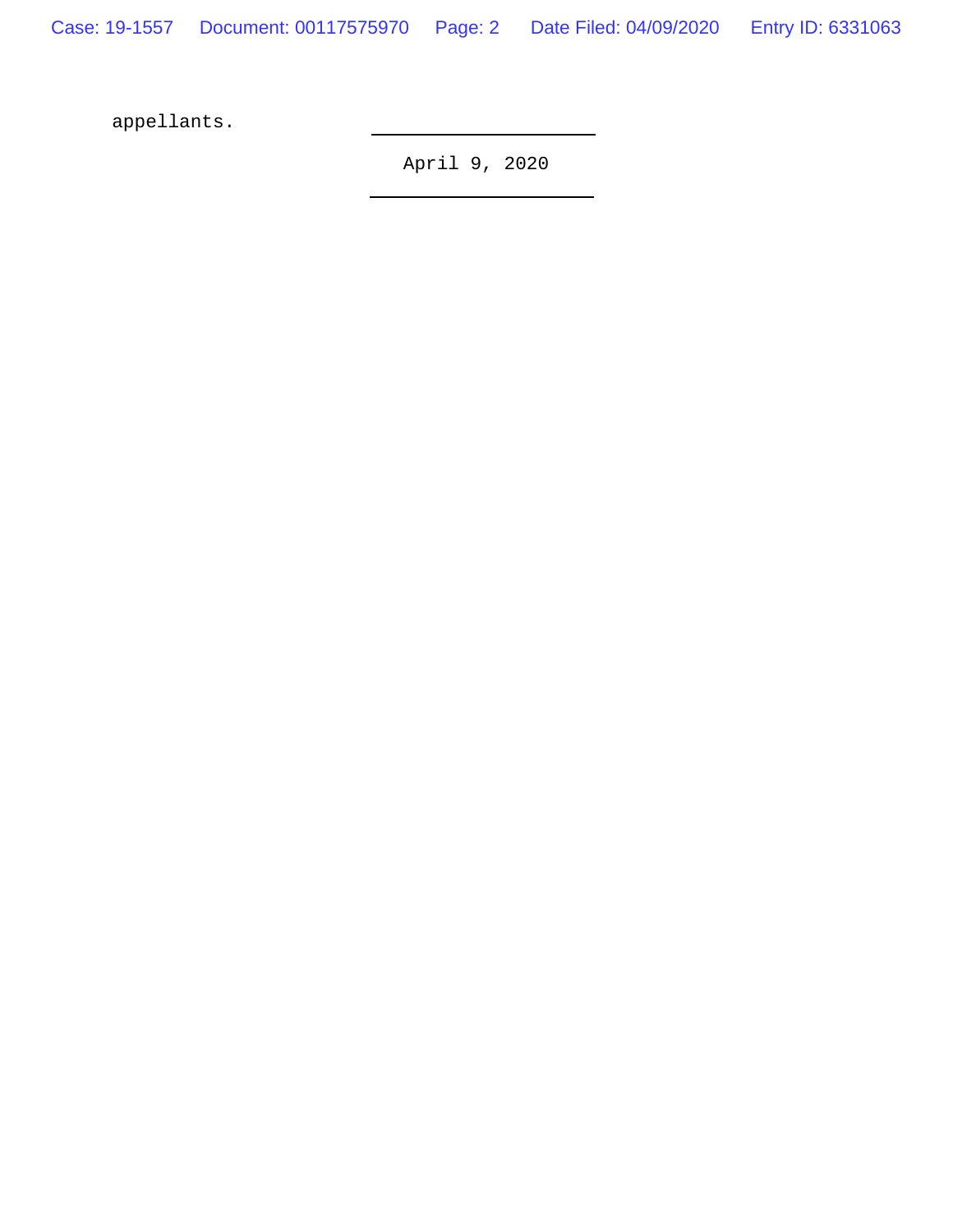**STAHL**, **Circuit Judge**. In September 2015, Ocular Therapeutix, Inc. ("Ocular" or the "company"), a public, Massachusetts-based biopharmaceutical company, submitted a New Drug Application ("NDA") to the United States Food and Drug Administration ("FDA") for approval of its drug product, Dextenza, $<sup>1</sup>$ </sup> for treatment of ocular pain following ophthalmic surgery. After publication in July 2017 of the FDA's inspectional observations of issues at Ocular's manufacturing facility and a resultant drop in the company's stock price, several shareholders ("plaintiffs") initiated this securities fraud action against Ocular, its Chief Executive Officer, Amarpreet Sawhney, and its Executive Vice President of Regulatory, Quality, and Compliance, Eric Ankerud (collectively "defendants"), on behalf of themselves and a putative class of all other investors who had purchased or otherwise acquired the company's stock between March 10, 2016 and July 11, 2017 (the "class period").<sup>2</sup> Plaintiffs' two-count

<sup>&</sup>lt;sup>1</sup> This opinion refers to the drug product at issue as "Dextenza" except where the name appears in cited materials as "DEXTENZA."

<sup>2</sup> The district court consolidated four related actions and appointed Kavita Mehta, William L. Stephens, Khaled Ramadan, and Oleg Tkalych as lead plaintiffs. Plaintiffs initially named Ocular's Chief Financial Officer, George Migausky, and its Chief Commercial Officer, Andrew Hurley, as additional defendants. However, plaintiffs subsequently did not contest defendants' assertion that the claims against Migausky and Hurley should be dismissed, and the district court dismissed all claims against them. Plaintiffs do not challenge the dismissal of those claims on appeal.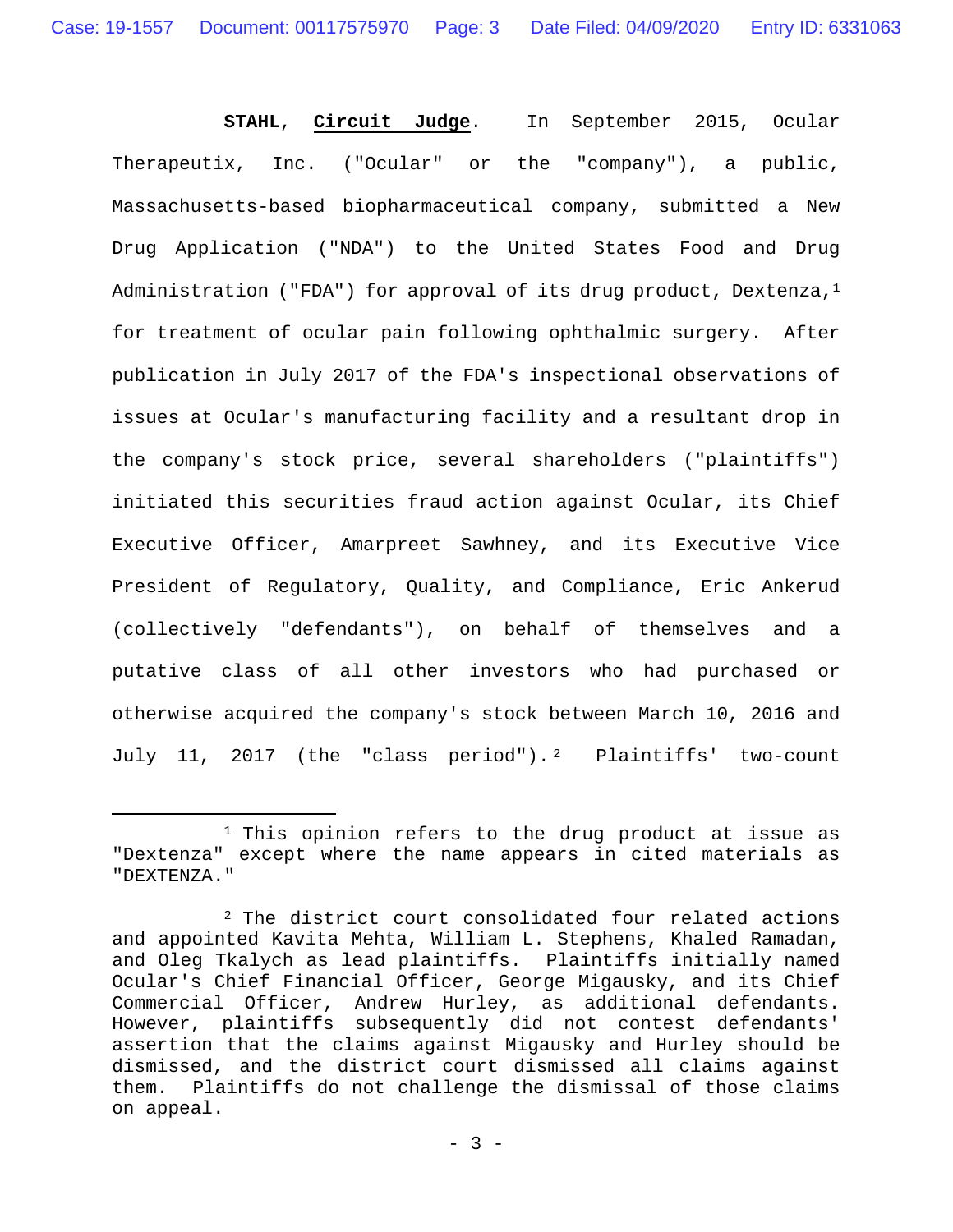complaint alleged: first, that all defendants had on multiple occasions intentionally or recklessly misled investors about Ocular's manufacturing problems in violation of Section 10(b) of the Securities Exchange Act of 1934 ("Exchange Act"), 15 U.S.C. § 78j(b), and Rule 10b-5 promulgated thereunder, 17 C.F.R. § 240.10b–5; and second, that Sawhney and Ankerud, as control persons for Ocular, were liable under Section 20(a) of the Exchange Act, 15 U.S.C. § 78t(a).

Defendants moved to dismiss the complaint for failure to state a claim pursuant to Federal Rules of Civil Procedure 12(b)(6) and 9(b), the Exchange Act, and the Private Securities Litigation Reform Act ("PSLRA"), 15 U.S.C. §§ 78u-4, 78u-5. The district court granted the motion and dismissed the complaint with prejudice. Plaintiffs timely appealed. We affirm, holding, on de novo review, that plaintiffs have not alleged facts giving rise to a strong inference of scienter as required by the PSLRA.

### **I. Background**

#### **A. Factual History**

 **"**We recite the facts as alleged in the complaint, supplemented by certain 'materials [the] defendants filed in the district court in support of their motion to dismiss.'" Brennan v. Zafgen, Inc., 853 F.3d 606, 609-10 (1st Cir. 2017) (alteration in original) (quoting Fire & Police Pension Ass'n of Colo. v. Abiomed, Inc., 778 F.3d 228, 232 (1st Cir. 2015)). We also draw

- 4 -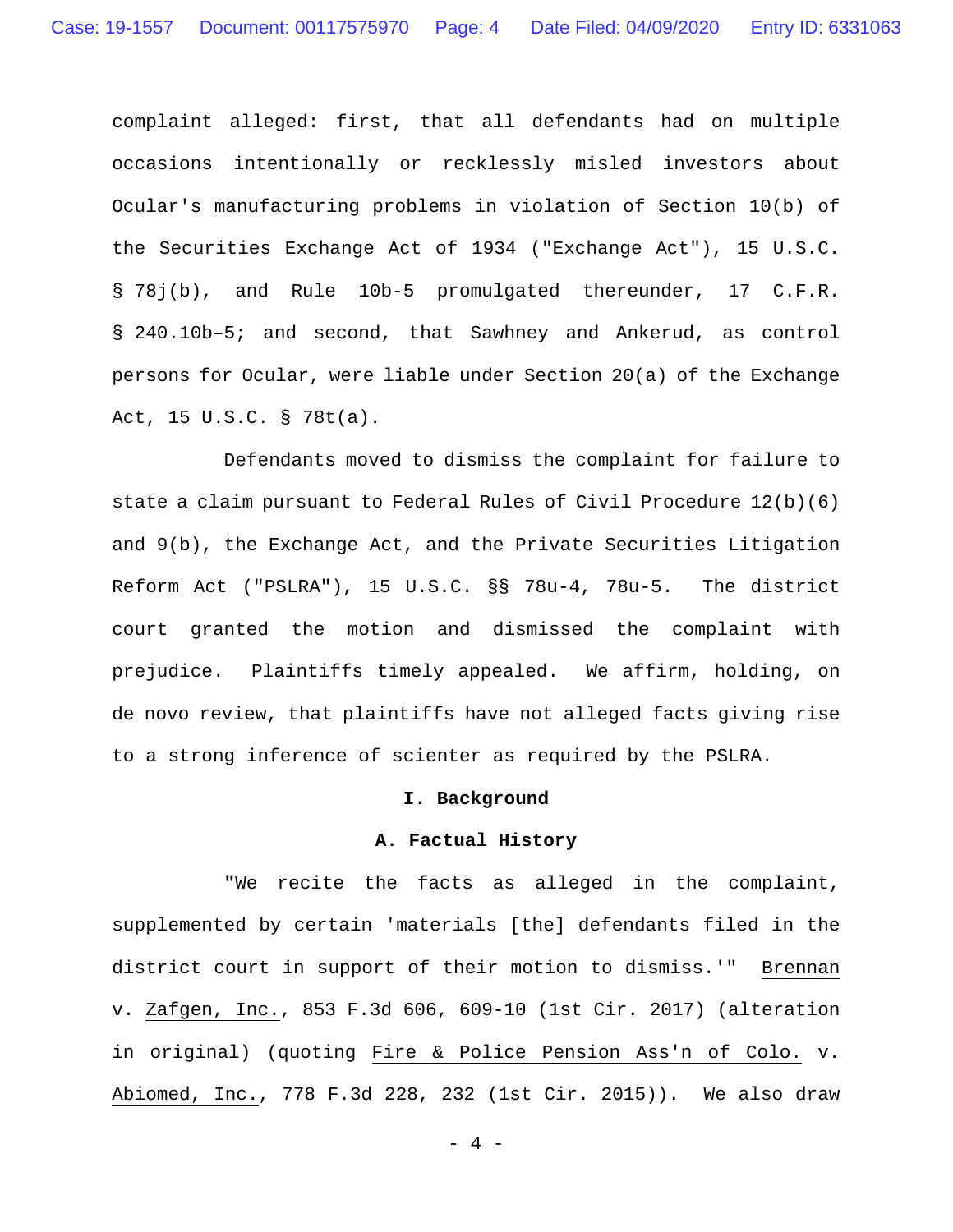from "documents the authenticity of which are not disputed by the parties," as well as "official public records; . . . documents central to plaintiffs' claim[s]; [and] documents sufficiently referred to in the complaint." Id. at 610 (alterations in original) (quoting Watterson v. Page, 987 F.2d 1, 3 (1st Cir. 1993)).

 Ocular, whose stock trades on the NASDAQ stock exchange, was founded in 2006. At its headquarters and multiproduct manufacturing facility in Bedford, Massachusetts, the company develops and commercializes therapies for diseases and conditions of the eye using its proprietary bioresorbable hydrogel technology.3 Dextenza is a drug-eluting medical implant, or plug, designed to be inserted into the tear duct of the eye, the canaliculus, through a natural opening, the punctum, located in the inner portion of the eyelid near the nose. Following insertion, Dextenza uses Ocular's proprietary hydrogel to provide sustained delivery of FDA-approved corticosteroid dexamethasone as an active pharmaceutical ingredient to the surface of the eye and to act as an ocular tissue sealant. The production of Dextenza, like the other drug products manufactured at Ocular's multiproduct facility in Bedford, $4$  is subject to, inter alia, the current Good

 <sup>3</sup> Ocular is incorporated in Delaware.

<sup>4</sup> Ocular manufactured several drug products at its multiproduct facility in Bedford during the class period. Among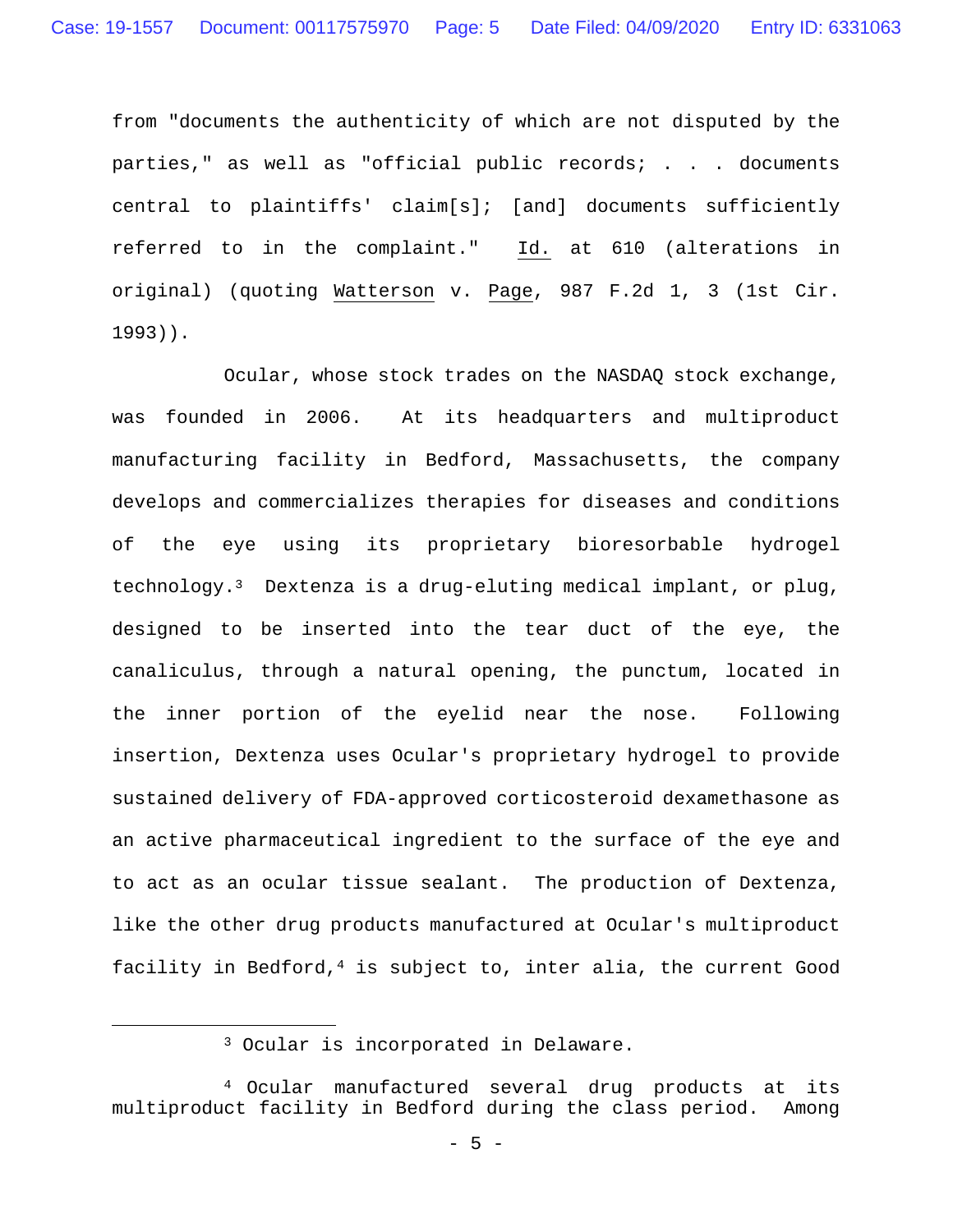Manufacturing Practice ("cGMP") regulations regarding finished pharmaceuticals found in Part 211 of Title 21 of the Code of Federal Regulations. See generally 21 C.F.R. Part 211.

#### **1. Ocular's 2015 NDA**

 In September 2015, Ocular submitted an NDA to the FDA seeking approval for the sale and marketing of Dextenza for treatment of ocular pain following ophthalmic surgery.5 The FDA accepted the NDA for filing and established July 24, 2016 as the target date for action on the application under the Prescription Drug User Fee Act ("PDUFA"), 21 U.S.C. § 355.

 In February 2016, as part of its reviewal of the NDA for Dextenza, the FDA inspected Ocular's manufacturing facility in Bedford for cGMP compliance. On February 11, the FDA delivered

 $\overline{\phantom{0}}$ 

them were its drug product candidate OTX-TP, another hydrogelbased drug-eluting intracanalicular plug but with FDA-approved prostaglandin analogue travoprost as an active ingredient, developed as a treatment for glaucoma and ocular hypertension, and ReSure Sealant, a hydrogel-based post-surgical ophthalmic wound sealant approved by the FDA for commercial sale in 2014.

<sup>5</sup> According to the FDA, "[t]he NDA application [sic] is the vehicle through which drug sponsors formally propose that the FDA approve a new pharmaceutical for sale and marketing in the U.S. The data gathered during the animal studies and human clinical trials of an Investigational New Drug (IND) become part of the NDA." FDA, New Drug Application (NDA), https://www.fda.gov/drugs/types-applications/new-drugapplication-nda (last updated June 10, 2019). During the class period, Dextenza was in a Phase III clinical trial for the treatment of post-surgical ocular pain and inflammation, in a Phase III clinical trial for the treatment of allergic conjunctivitis, and in a Phase II clinical trial for the treatment of inflammatory dry eye disease.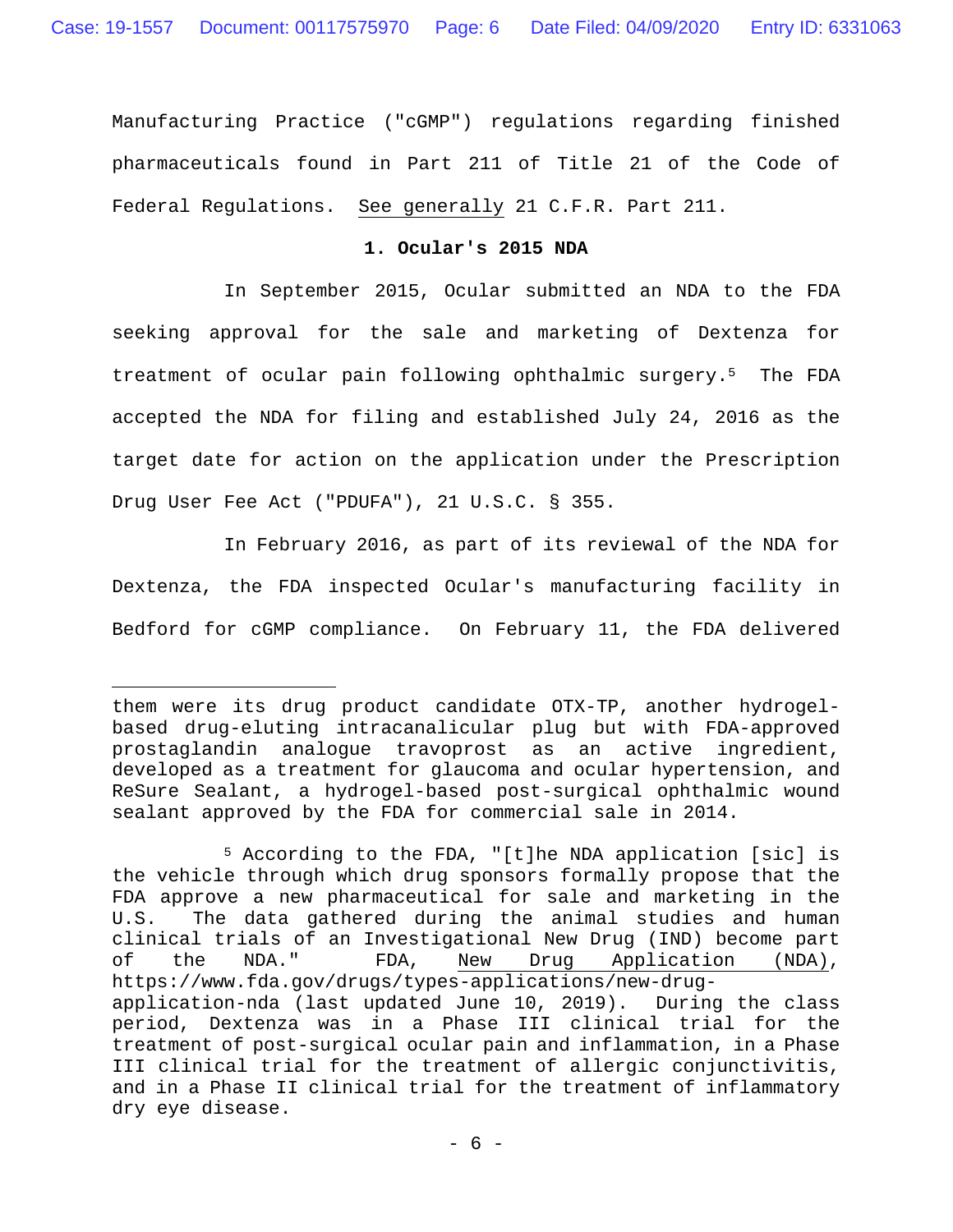its inspectional observations to Ocular's management on the agency's Form 483 ("February 2016 Form 483").<sup>6</sup> The February 2016 Form 483 provided ten observations detailing issues with Ocular's manufacturing facility, noting that they were "inspectional observations [that] do not represent a final agency determination regarding [Ocular's] compliance." The relevant portions of the FDA's observations were as follows:

 Observation 1 stated that "[l]aboratory records do not include a complete record of all data secured in the course of each test, including all spectra from laboratory instrumentation, properly identified to show the lot tested and drug product tested."7 See 21 C.F.R. §§ 211.180, 211.194(a).

 <sup>6</sup> FDA investigators issue a Form 483 to a company's management at the conclusion of an inspection when they have "observed any conditions that in their judgment may constitute violations of the Food Drug and Cosmetic Act (FD&C) and related Acts." FDA, FDA Form 483 Frequently Asked Questions, https://www.fda.gov/inspections-compliance-enforcement-andcriminal-investigations/inspection-references/fda-form-483 frequently-asked-questions (last updated Jan. 9, 2020).

<sup>7</sup> Observation 1.A specified that "[r]eview of [Ocular's] source documentation for analytical data submitted in [the] NDA . . . found that printed [high-performance liquid chromatography] chromatograms and integration results for dose content uniformity and purity were discarded . . . and only the reprocessed data was printed and retained." Review of that reprocessed data, per Observation 1.B.1, "revealed a failure to include the area of a typical peak of unknown impurity" at a given retention time "in the total area and content of unknown impurities." Observation 1.D noted that Ocular lacked "written procedures to clearly specify how manual integration of chromatograms is performed."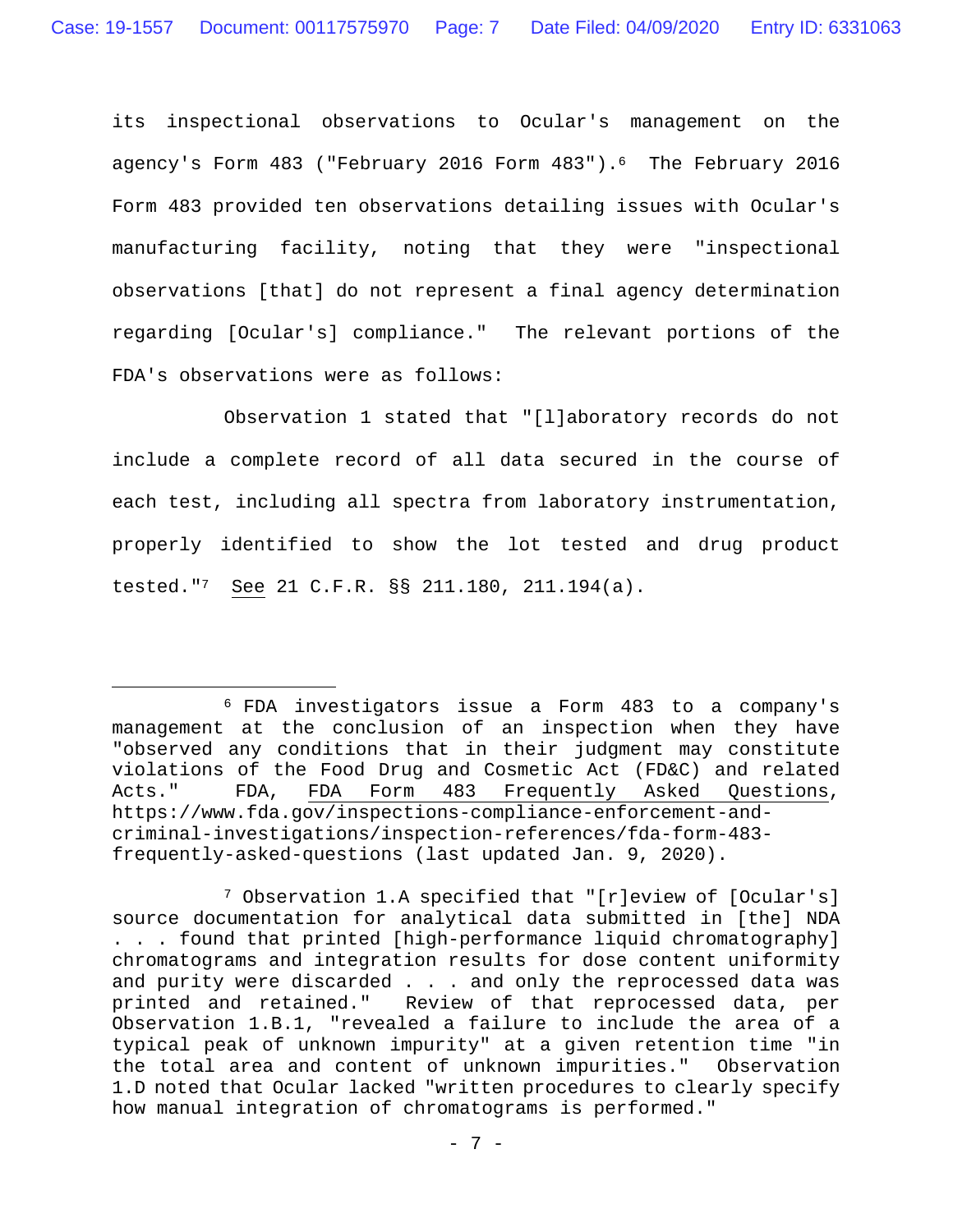Observation 2 stated that "[s]amples taken of drug products for determination of conformance to written specifications are not representative," and that Ocular's "sampling plan supporting product release and stability testing . . . is not designed to assure that samples are representative of the entire subject lot or unit to be tested." See id.  $$211.160(b)(1)$ .

 Observation 3 stated that "[c]ontrol procedures are not established which monitor the output and validate the performance of those manufacturing processes that may be responsible for causing variability in the characteristics of in-process material and the drug product."8 See id. § 211.100.

 Observation 4 stated that "[a]ctual yield and percentages of theoretical yield are not determined at the conclusion of each appropriate phase of manufacturing of the drug product." See id. § 211.103. Observation 5 stated that "[w]ritten production and control procedures include batches formulated with the intent to provide [a certain] percent of the labeled or established amount of active ingredient." See id. § 211.101(a). Observation 6 stated that "[l]aboratory controls do not include the establishment of scientifically sound and

 <sup>8</sup> As specified in Observation 3.D, Ocular "d[id] not characterize and trend rejects produced during inspection of drug product." See 21 C.F.R. § 211.180(e).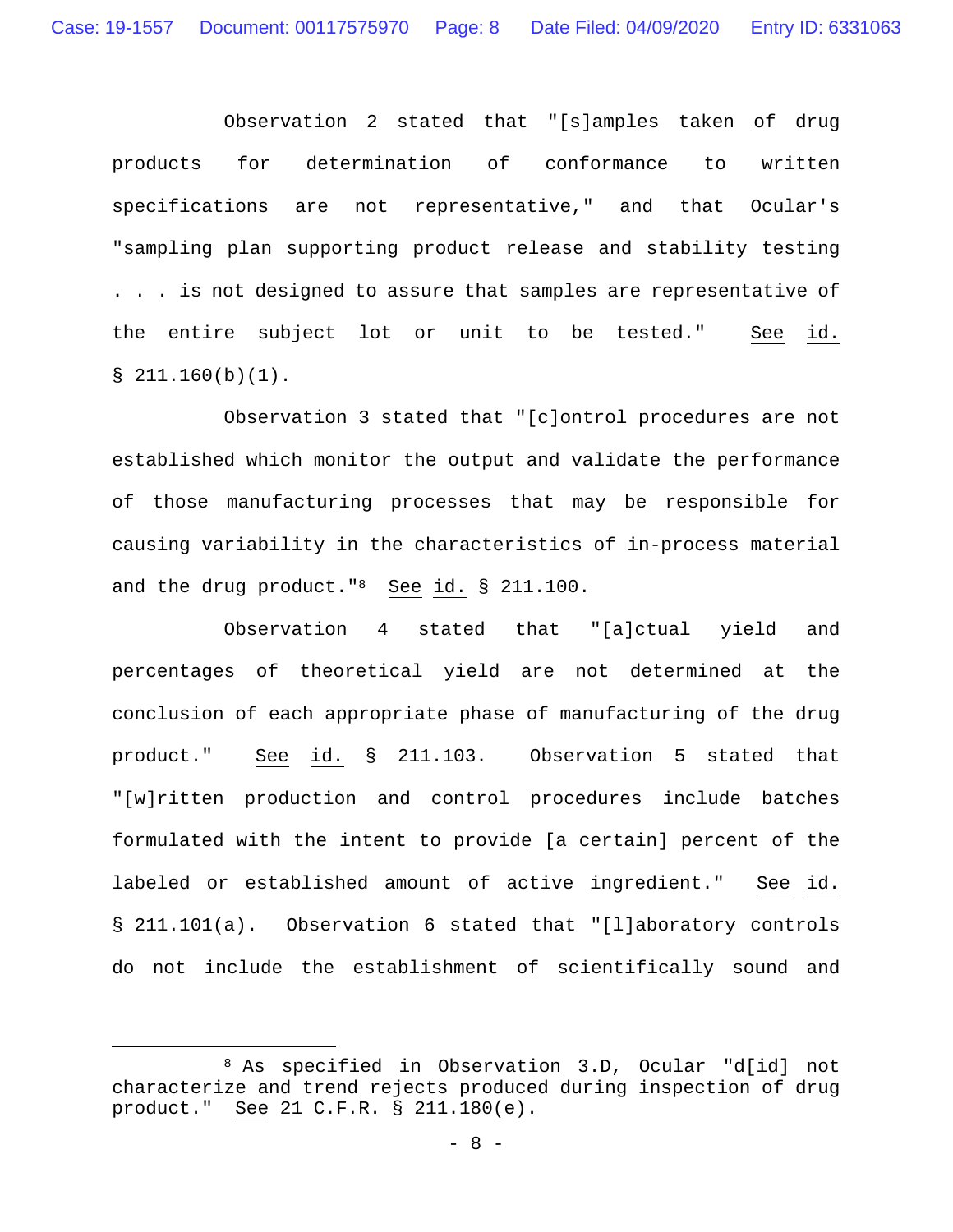appropriate test procedures designed to assure that drug products conform to appropriate standards of identity, strength, quality and purity." See id. §§ 211.160(b), 211.165.

Observation 7 stated that "[e]quipment for adequate control over air pressure, micro-organisms, humidity, and temperature is not provided when appropriate for the manufacture, processing, packing or holding of a drug product." See id. § 211.46. Observation 8 stated that "[t]ime limits are not established when appropriate for the completion of each production phase to assure the quality of the drug product." See id. § 211.111. Observation 9 stated that "[u]nauthorized personnel have access to enter areas of the buildings and facilities designated as limited access areas," see id. § 211.28(c), while Observation 10 stated that "[b]uildings used in the manufacturing of a drug product are not maintained in a good state of repair," see id. § 211.58.

 On March 10, 2016 -- the first day of the class period -- Ocular filed its Annual Report on Form 10-K ("2016 Form 10-K") for the year 2015 with the Securities and Exchange Commission ("SEC"). The company stated therein that it "fabricate[s] devices and drug depot products for use in our clinical trials, research and development and commercial efforts for all of our therapeutic product candidates using current [G]ood [M]anufacturing [P]ractices, or cGMP, at our multi-product facility located in

- 9 -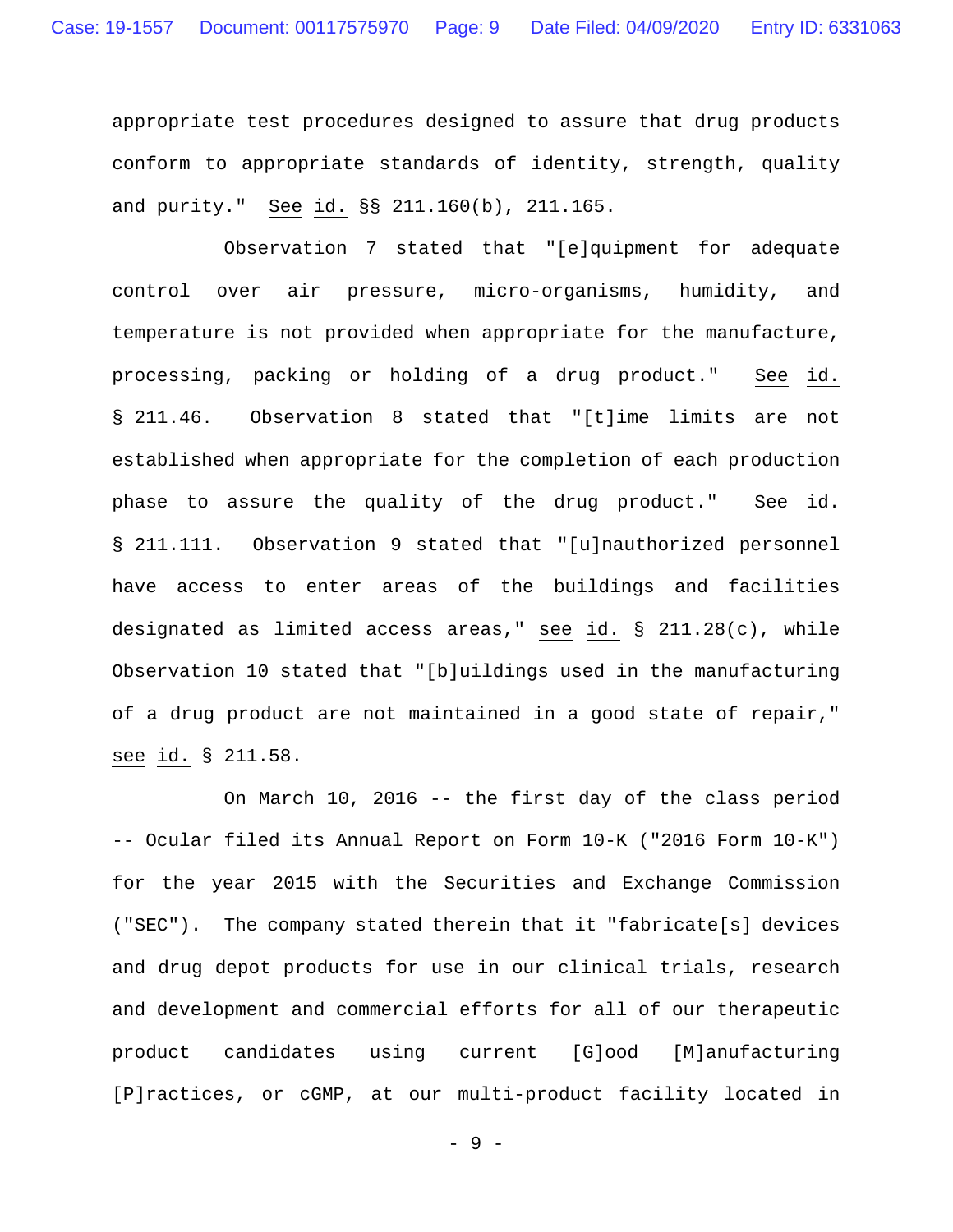Bedford, Massachusetts." Ocular additionally disclosed its

receipt of the February 2016 Form 483:

[I]n February 2016, as part of the ongoing review of our NDA for DEXTENZA, the FDA conducted a pre-NDA approval inspection of our manufacturing operations. As a result of this inspection, we received an FDA Form 483 containing inspectional observations focused on process controls, analytical testing and physical security procedures related to manufacture of our drug product for stability and commercial production purposes. We addressed some observations before the inspection was closed and have responded to the FDA with a corrective action plan to complete the inspection process. . . . Any failure to comply with applicable regulations may result in fines and civil penalties, suspension of production, product seizure or recall, imposition of a consent decree, or withdrawal of product approval, and would limit the availability of [our product] and our product candidates that we manufacture. The failure to resolve the Form 483 inspectional observations from the February 2016 inspection could result in a delay in the PDUFA date and potential approval for the NDA we have filed for DEXTENZA for the treatment of post-surgical ocular pain.

In July 2016, the FDA sent Ocular a Complete Response Letter ("CRL") rejecting the NDA for Dextenza.<sup>9</sup> On July 25, Ocular issued a press release disclosing its receipt of the CRL and stating that "[t]he concerns raised by the FDA pertain to deficiencies in manufacturing process and controls identified

 <sup>9</sup> The "FDA will send the applicant a [C]omplete [R]esponse [L]etter if the agency determines that [it] will not approve the application or abbreviated application in its present form for one or more of the reasons given in [21 C.F.R.] § 314.125 or § 314.127," which provide bases upon which the agency may refuse to approve an NDA. 21 C.F.R. § 314.110. The CRL rejecting the NDA for Dextenza was neither publicly released nor entered into the record of this proceeding.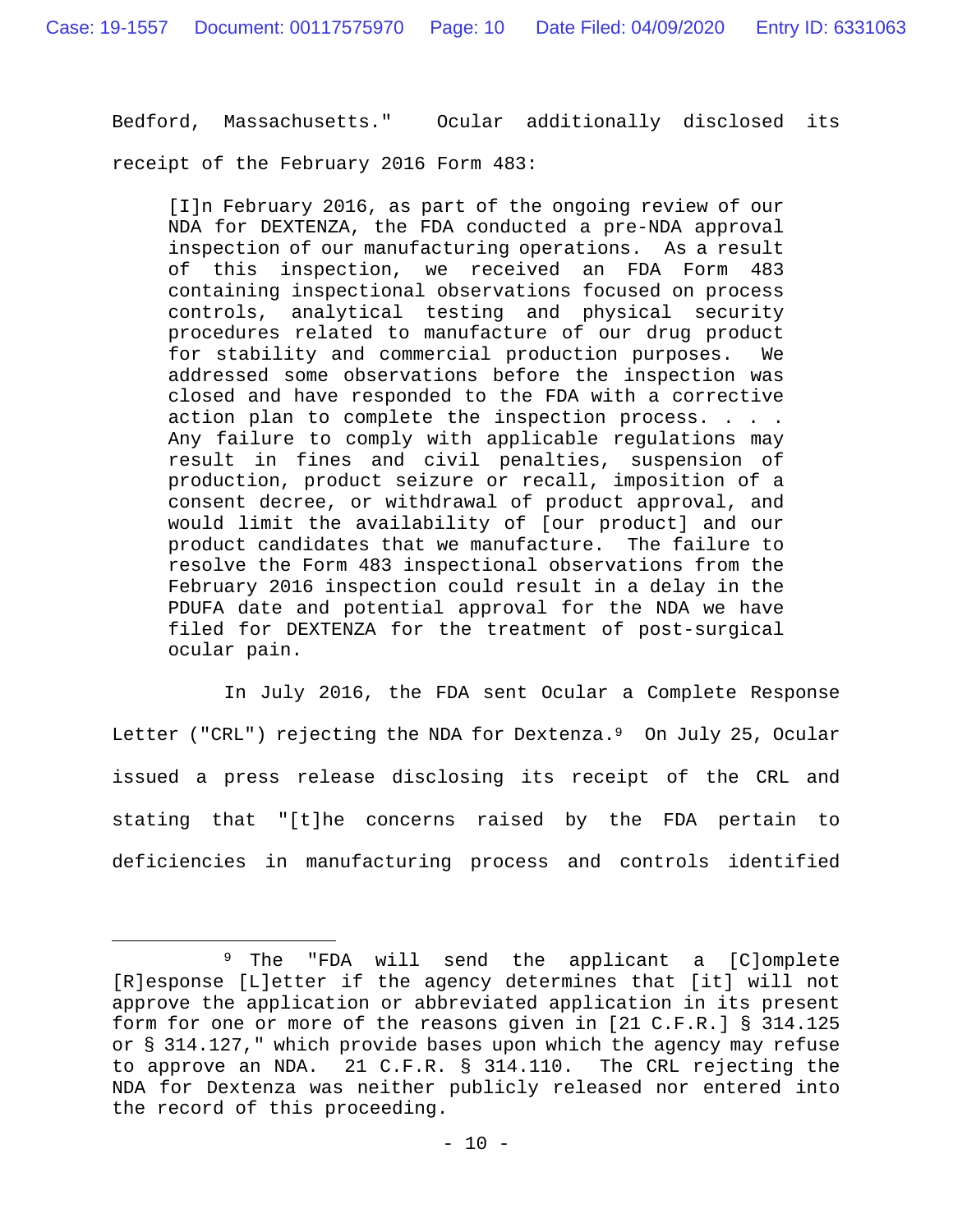during a pre-NDA approval inspection of the Ocular Therapeutix manufacturing facility." That day, Ocular's share price fell \$0.75, or 14.51%, closing at \$4.42.

 On November 9, 2016, Ocular held an earnings conference call with investors, during which defendant Sawhney stated in part:

I am pleased to report that we have had productive discussions with the FDA over the past several months. We believe we have taken the appropriate steps to address the manufacturing related items raised by the FDA, although the FDA will make its determination after we resubmit our NDA. As a reminder, in July we received a CRL, or complete response letter, relating to certain manufacturing processes on control deficiencies, and subsequently received a letter from the New England district office providing additional details as to the outstanding deficiencies related to their pre-NDA<br>approval inspection of the Ocular Therapeutix approval inspection of the Ocular Therapeutix manufacturing facility. Among these was an observation related to the proposed process for identifying identity testing of an incoming inert gas component used in the Dextenza manufacturing process. The district office letter also requested that we submit a formal report providing evidence that migration to automatic integration of analytical testing has been completed.

Sawhney also stated:

[W]hether or not re-inspection is required, is a determination that [the FDA] will make. And they just said that we'll get back to you in 30 days after your resubmission to inform you. That's so -- we really can't get more guidance or can't give more guidance on that. I think it's important to realize that this is a matter of when not if type of a thing, we've adequately we think addressed the issues that they've raised. And communicated our plans to them and they seem in broad agreement with the plans that we have communicated. But until they kind of review the resubmission, they will not be in a position of giving any further guidance. So, when we do that, let's say that that were by the end of the year December we submit. In January they would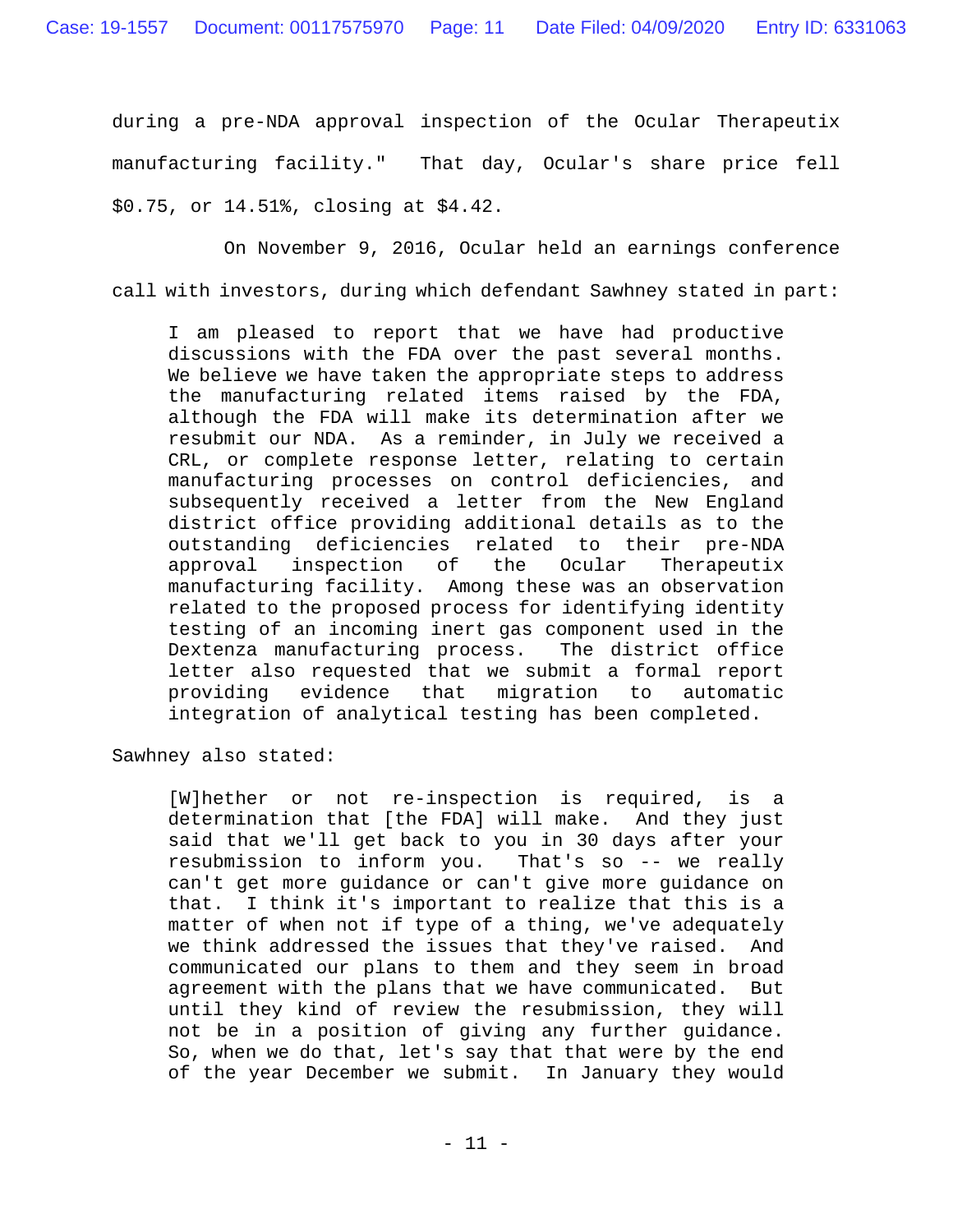let us know whether it's one more month left or five more months left.

#### **2. Ocular's 2017 NDA**

On January 23, 2017, Ocular announced that it had resubmitted its NDA for Dextenza for the treatment of post-surgical ocular pain. On February 22, 2017, the company disclosed that the FDA had accepted the resubmitted NDA for filing and had designated July 19, 2017 as the target date for action on the application under the PDUFA.

 On March 10, 2017, Ocular filed its Annual Report on Form 10-K ("2017 Form 10-K") for the year 2016 with the SEC. The 2017 Form 10-K essentially repeated the statement included in the 2016 Form 10-K that Ocular "fabricate[s] devices and drug insert and depot products for use in our clinical trials, research and development and commercial efforts for all of our therapeutic product candidates using current Good Manufacturing Practices, or cGMP, at our multi-product facility located in Bedford, Massachusetts." The 2017 Form 10-K also noted that in the CRL Ocular had received in July 2016, "the concerns raised by the FDA pertain to deficiencies in manufacturing process and controls identified during a pre-NDA approval inspection of our manufacturing facility . . . in February 2016 that were documented on FDA Form 483."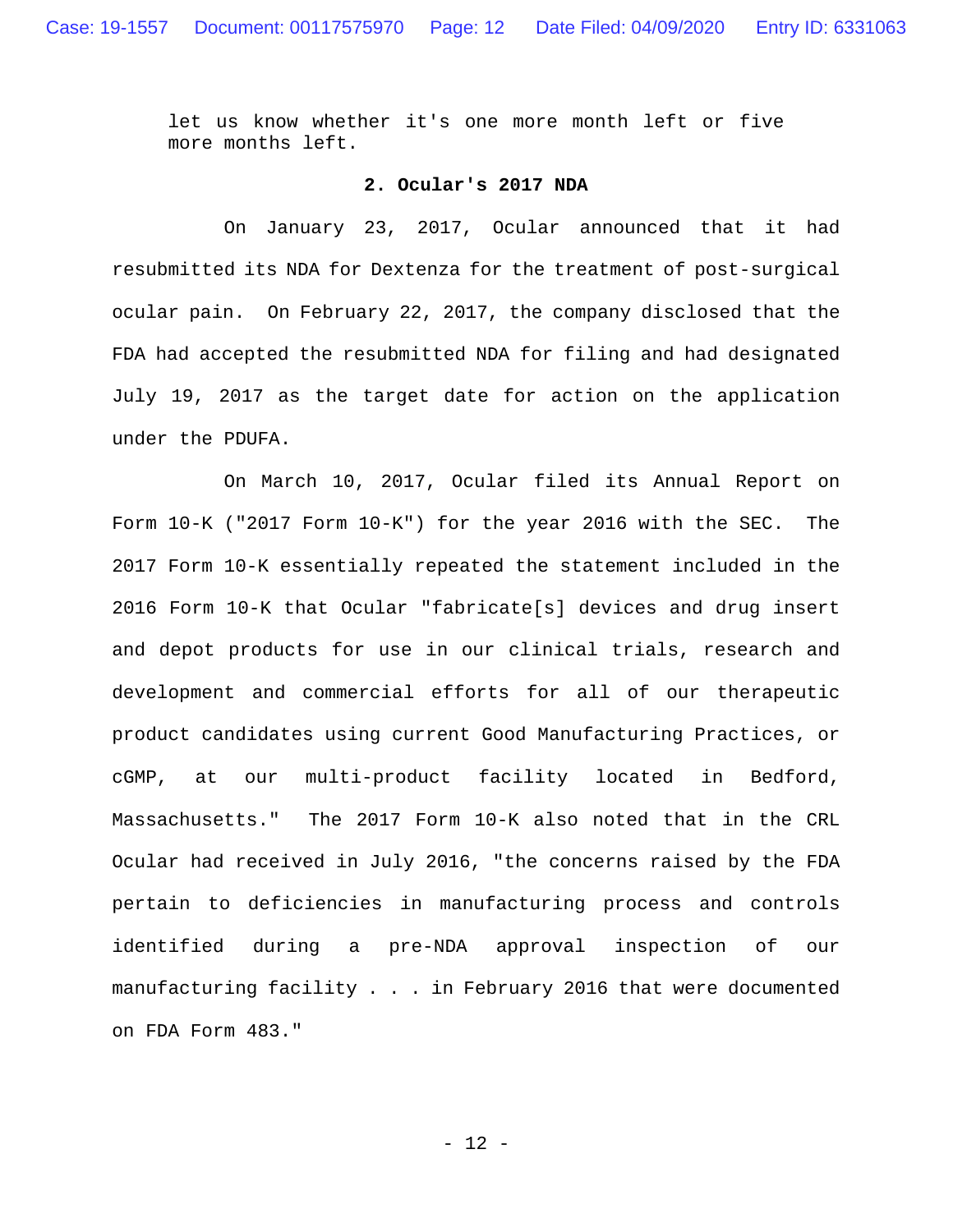The FDA reinspected Ocular's manufacturing facility from April 24 to May 4, 2017 as part of its reviewal of the resubmitted NDA for Dextenza. Following the reinspection, on May 4, the FDA issued to Ocular's management another Form 483 that identified six inspectional observations ("May 2017 Form 483").10 In relevant part, the May 2017 Form 483 identified the following issues:

 Observation 1 stated that "[w]ritten records are not always made of investigations into unexplained discrepancies," and specifically, that Ocular had "failed to investigate the nature of particulate matter that has been found in manufactured drug product." See 21 C.F.R. § 211.22(a). Further, "[p]articulate matter has been noted in 10/23 lots . . . manufactured from [February 2016] to [May 4, 2017]." As plaintiffs alleged, Ocular had determined sometime prior to April 28, 2017 that the particulate matter in the lots appeared to be inclusive of aluminum, which is toxic to humans if absorbed or consumed.

 Observation 2 stated that "[w]ritten production and process control procedures are not followed in the execution of production and process control functions and documented at the time of performance." See id. §§ 211.22(d), 211.100(b). Specifically, Ocular had "not set critical parameters for defect

 <sup>10</sup> Like its predecessor, the May 2017 Form 483 stated that it contained "inspectional observations [that] do not represent a final Agency determination regarding [Ocular's] compliance."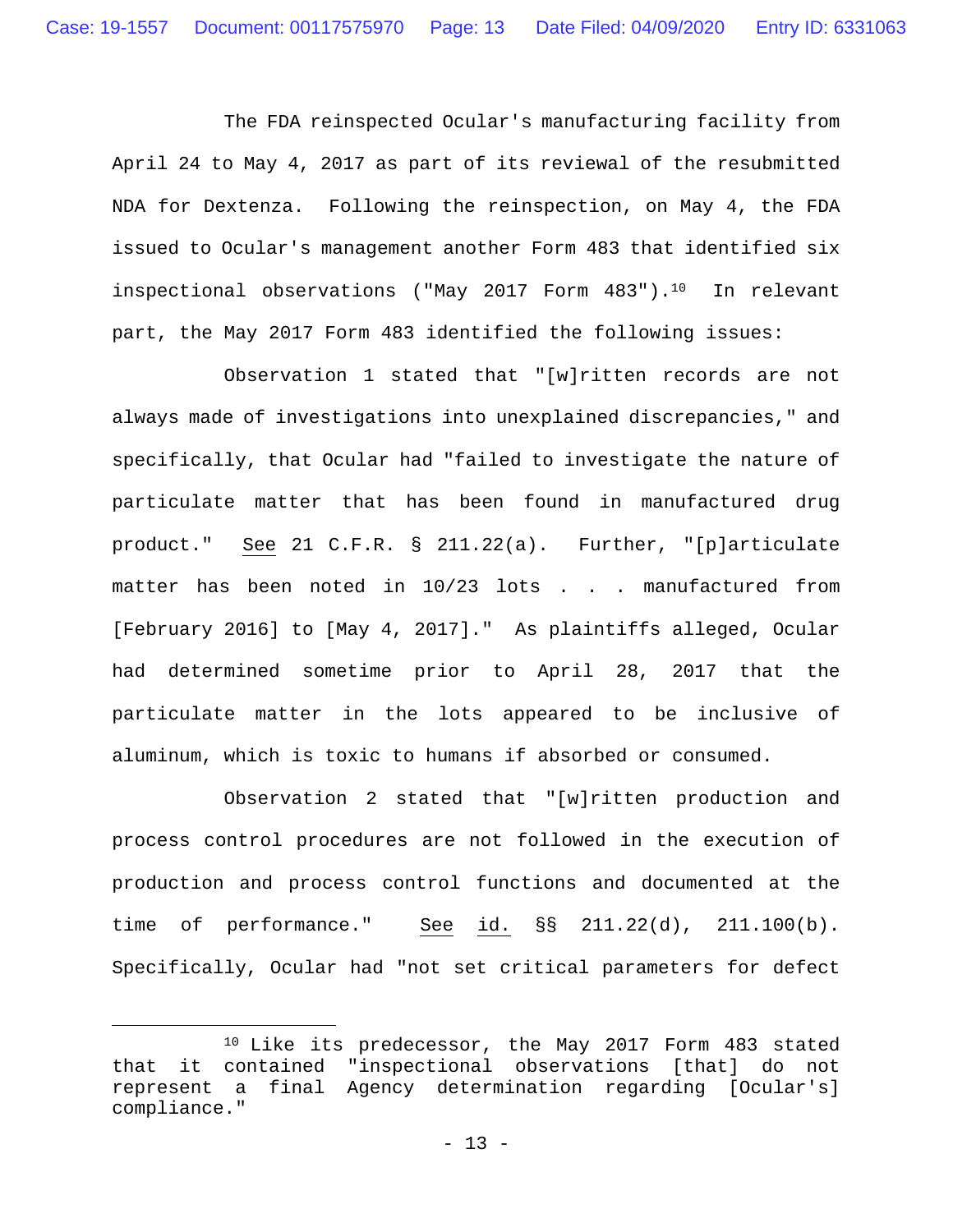action limits, including but not limited to defects such as particulate matter, found within the drug product. " $11$ 

 Observation 3 stated that "[t]here are no written procedures for production and process controls designed to assure that the drug products have the identity, strength, quality, and purity they purport or are represented to possess." See id. § 211.100(a). Observation 4 stated that "[t]he responsibilities and procedures applicable to the quality control unit are not in writing." See id. §§ 211.22, 211.188. Observation 5 stated that "[l]aboratory controls do not include the establishment of scientifically sound and appropriate specifications and test procedures designed to assure that drug products conform to appropriate standards of identity, strength, quality and purity." See id. §§ 211.160(b), 211.165. Observation 6 stated that "[e]mployees engaged in the manufacture, processing, packing and holding of a drug product lack the training required to perform their assigned functions." See id. § 211.25(a).

 On the following day, May 5, 2017, Ocular released its financial results for the first quarter of 2017 in its Quarterly Report on Form 10-Q to the SEC. That morning, Ocular conducted a

 <sup>11</sup> The FDA noted that three Dextenza batches -- from which 224 plugs, 45 plugs, and 37 plugs, respectively, had been rejected due to unknown particulate matter -- "were released for intended commercial use on [January 12, 2017] without critical defect limits established."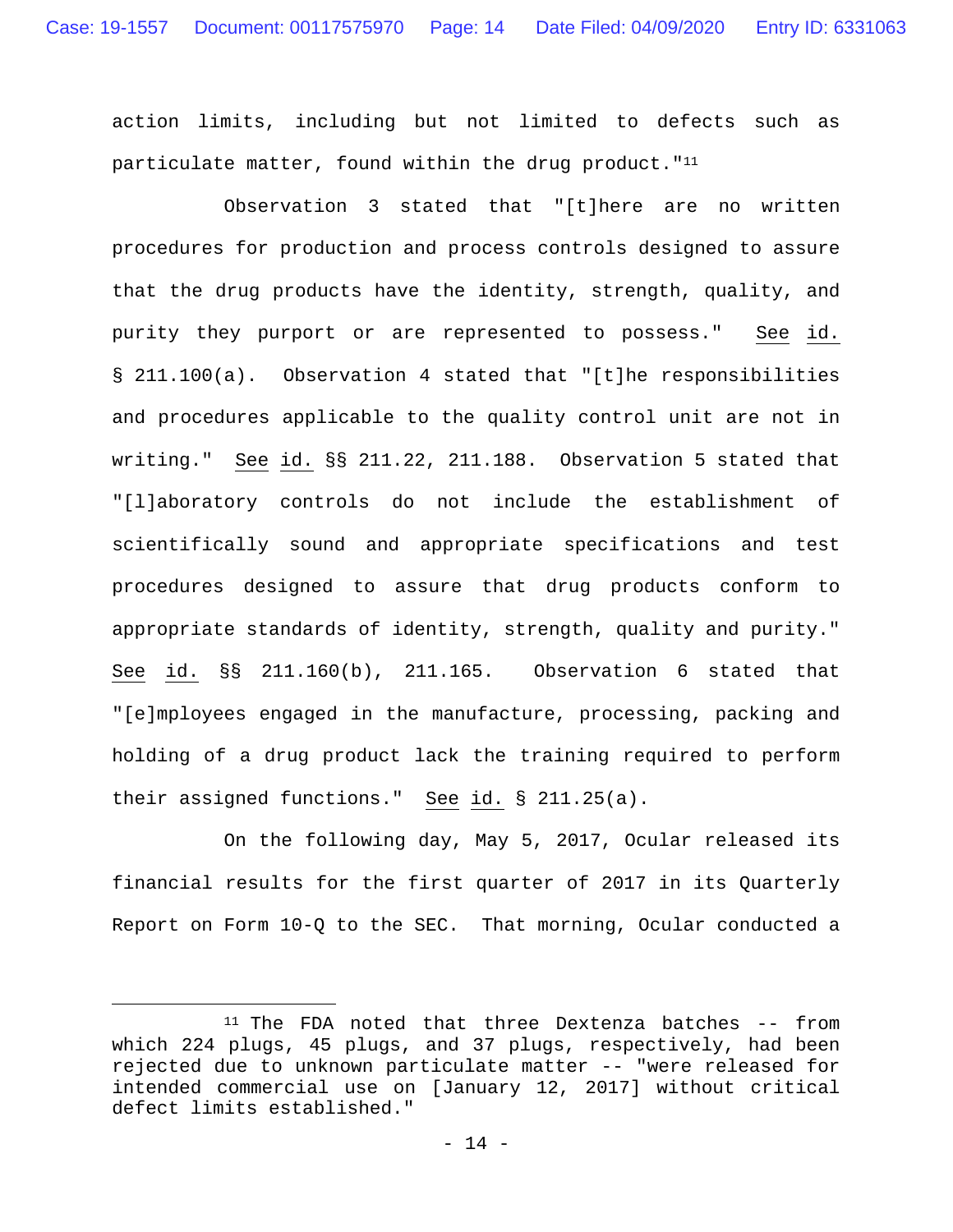conference call with investors to discuss its disclosures and operations.12 At the outset, Ocular's Chief Financial Officer, George Migausky, stated that "during today's call, we will be making certain forward-looking statements," and that "[a]ctual results may differ materially from those indicated by these forward-looking statements as a result of various important factors." Migausky also said that "any forward-looking statements represent our views only as of today and should not be relied upon as representing our views as of any subsequent date." During the call, defendant Sawhney disclosed that Ocular "received the Form 483 containing inspectional observations focusing on procedures for manufacturing processes and analytical testing related to manufacture of drug product for commercial production." Sawhney related the company's "plan to evaluate these observations and respond to the FDA in 15 days with corrective action plans to complete the inspection process," and noted that "[a] timely resolution of the 483 observations is a prerequisite to keep the PDUFA date on track." Subsequently, defendant Ankerud stated:

FDA completed the re-inspection of our facility as part of the NDA review late yesterday afternoon. As Amar [Sawhney] mentioned, 483 was issued. We were pleased during the re-inspection that the FDA investigator was able to confirm our corrective action plan from prior observations, and indicated that there was no further

<sup>&</sup>lt;sup>12</sup> Beyond plaintiffs' allegations, we draw quotations from the full transcript of the May 5, 2017 conference call that defendants provided as an exhibit to their motion to dismiss the complaint. See Brennan, 853 F.3d at 609-10.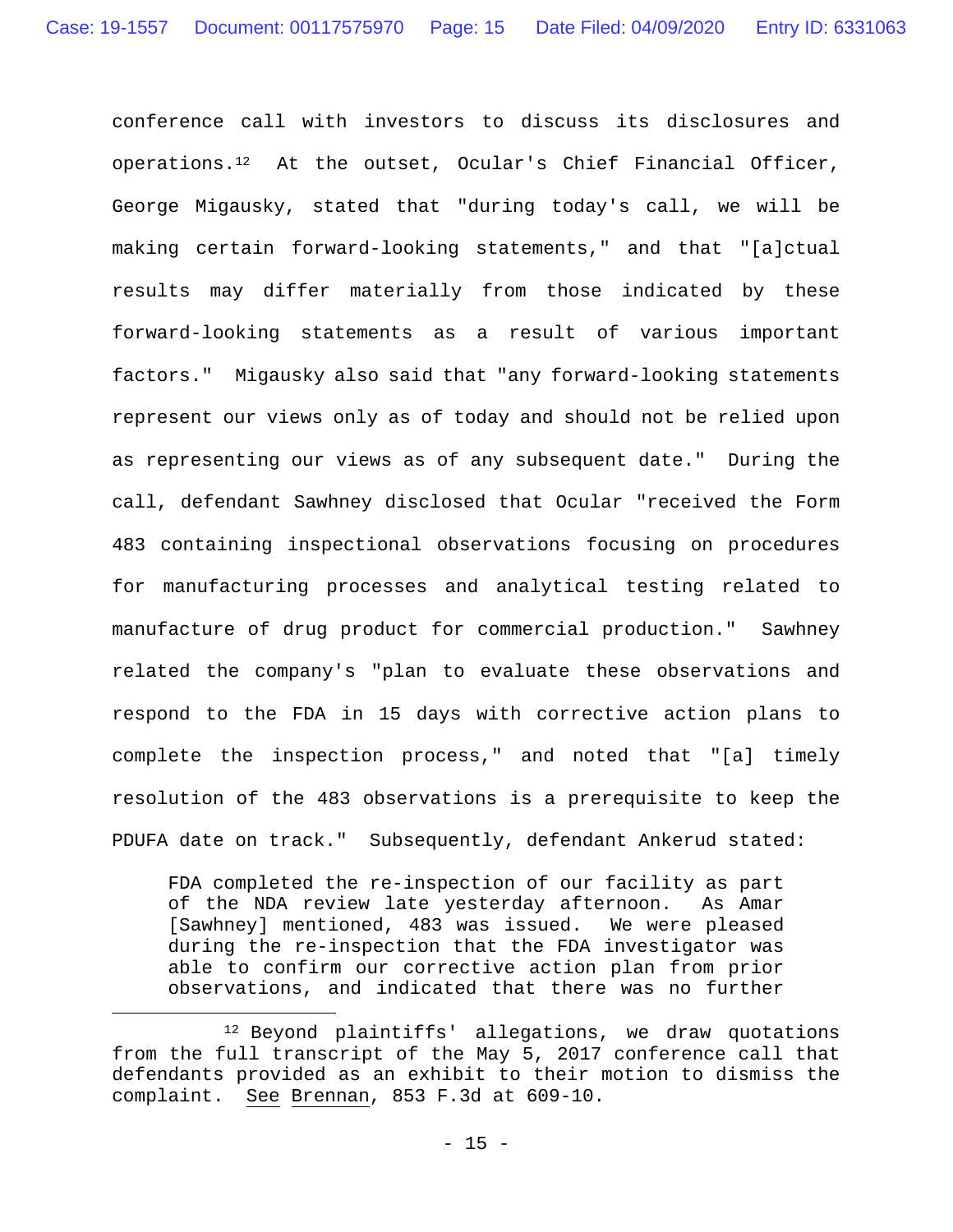follow-up necessary to close out those issues. This was a new investigator not the same investigator from prior inspections, and their primary focus in the 483 relates to a particula[te] matter issue as part of our manufacturing process. The issue relates primarily to completion of an investigation that we have underway in regard to the particula[te] matter solidifying specifications for in process, 100% visual inspection of our inserts, as well as enhancing our operator training. We feel quite comfortable that we have the situation under control and we are preparing responses to the 483 as of this morning in anticipation of responding within 15 calendar days to the agency. In addition to the particula[te] matter issue, FDA raised a couple of observations in regard to analytical method, testing to be completed, as well as some other issue related to quality oversight of batch records. So in summary, we believe that each of the observations raised by FDA during this continuous improvement review of our fully developed manufacturing process are handled well and will be resolved in our response to FDA.

Ankerud also stated:

I think there is two important issues to recognize. The first is that from the prior preapproval inspection, FDA issued a 483. We resolve those issues, close those issues with the district office and during this reinspection the new investigator is responsible for confirming that we have implemented what was said in our responses. And the investigator went through each of our responses and confirm [sic] that we had properly and appropriately implemented those actions. So I think that's a strong sign that the manufacturing process has moved forward significantly, and is in a fully developed mode.

Further, in response to an analyst's question of whether there was "anything in [the FDA's] observations that you think could delay the action date specifically," Sawhney replied:

Nothing that we can currently see. I think these -- as you know, probably 90% plus inspections have 483. The question, what are the nature of the issues in the 483? We think these are resolvable issues, and we have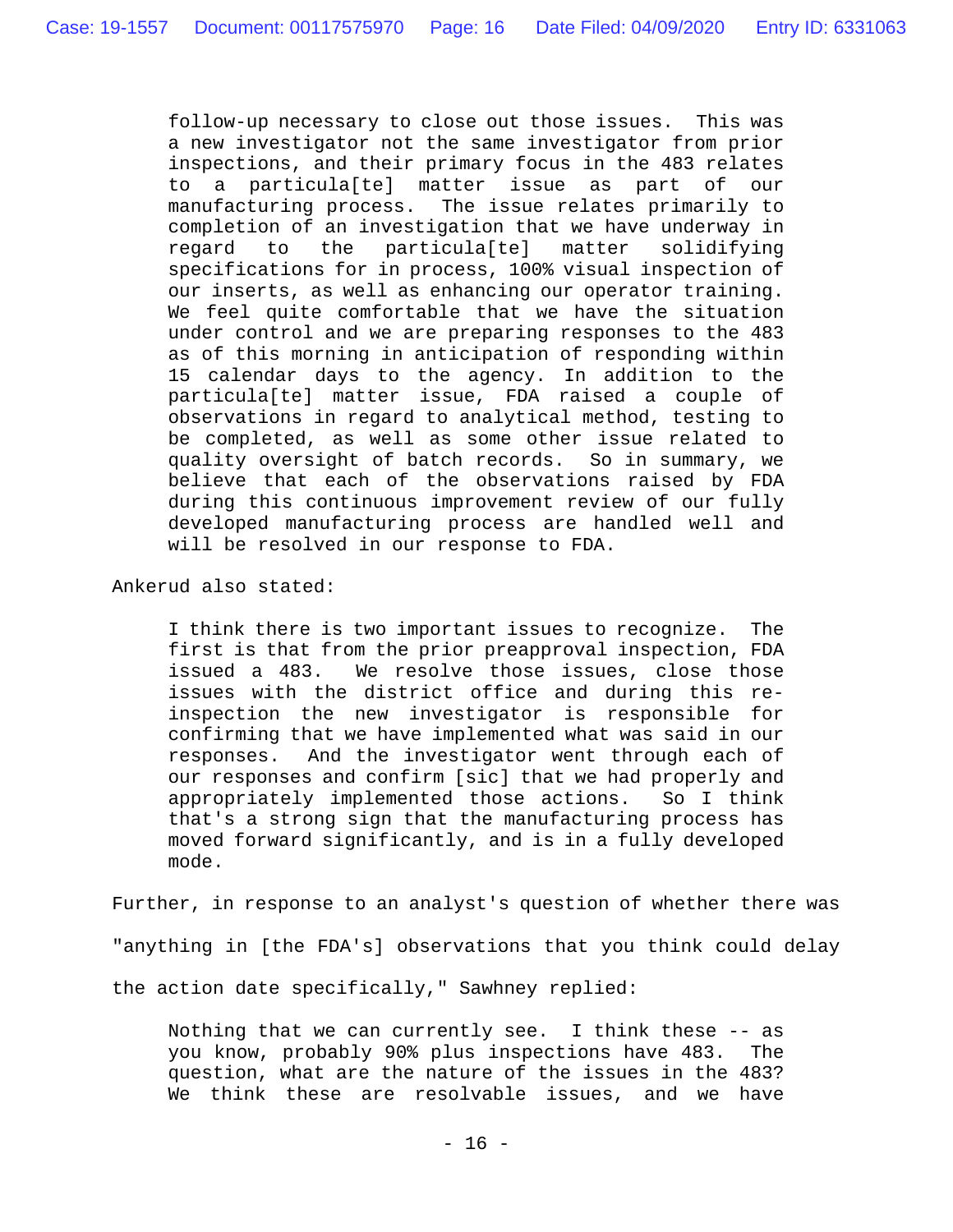responses. Some are already prepared and some being prepared to address them in a timely fashion.

 Also on May 5, 2017, Ocular issued a press release that disclosed: "Following a re-inspection of manufacturing operations by the FDA . . . Ocular Therapeutix received an FDA Form 483 containing inspectional observations focused on procedures for manufacturing processes and analytical testing, related to manufacture of drug product for commercial production." Following the press release, the company's share price fell \$1.47, or 16.15%, closing that day at \$7.63.

 On July 6, 2017, the website Seeking Alpha published an article titled "Ocular: A Poke in the Eye," which included links to the February 2016 and May 2017 Forms 483, making them public for the first time.<sup>13</sup> On the same day, STAT, a healthcare media outlet, published an article about Ocular suggesting that the FDA might reject the resubmitted NDA for Dextenza due to product

<sup>&</sup>lt;sup>13</sup> The article described the content of the Forms 483 and opined:

Even a layperson reading [the May 2017 Form 483] can tell that the company is having serious manufacturing issues, and their whole approach to manufacturing and patient safety is highly questionable. What's more troubling is that either management doesn't fully understand the letter, or they have been misleading investors. Both are bad.

The article further stated that observations in the February 2016 Form 483 were repeated in the May 2017 Form 483 and that observations in the second were worse than those in the first.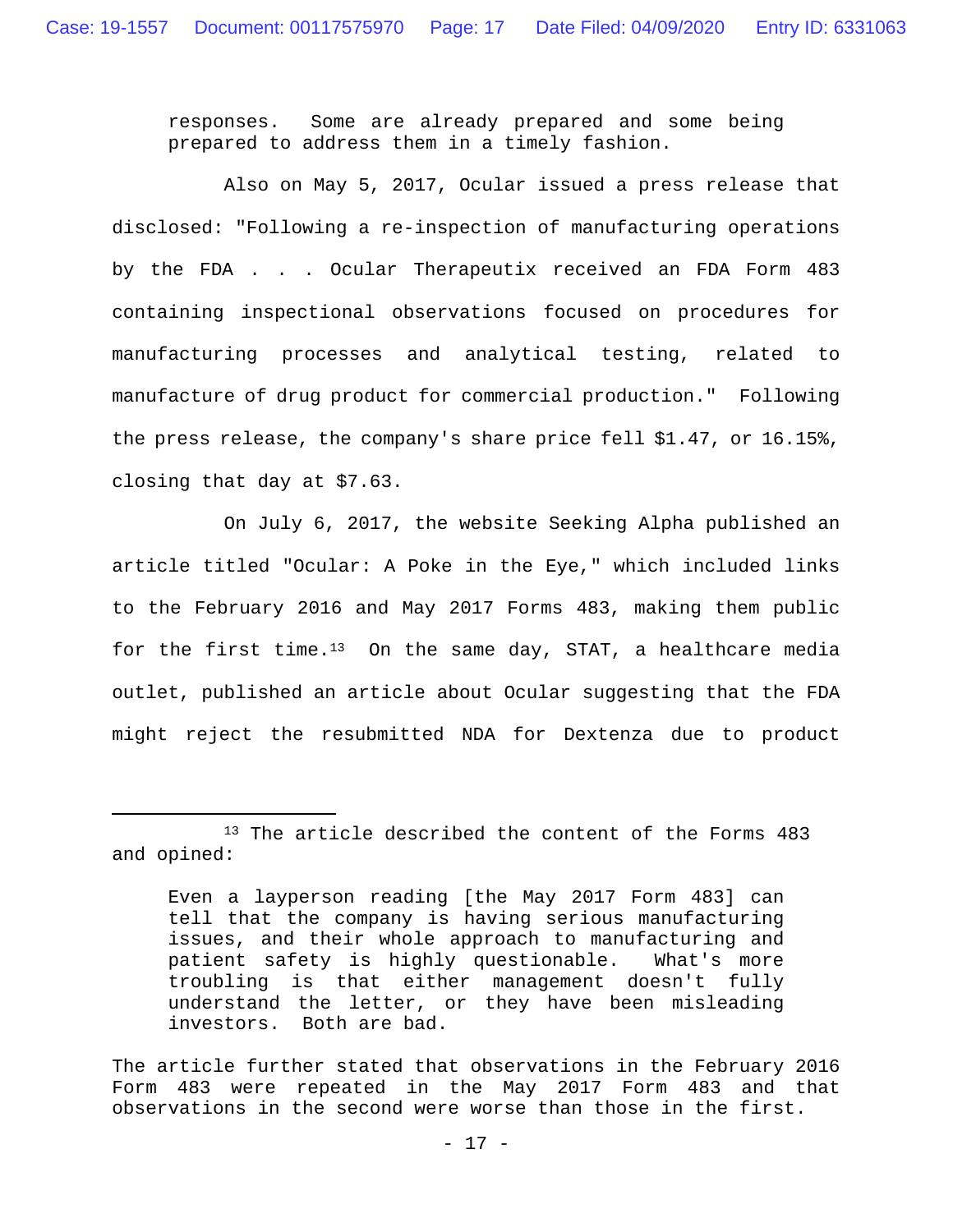contamination, including aluminum, found during an agency inspection of the company's manufacturing facility. After the publication of the articles, Ocular's share price fell \$3.06, or 30.06%, over the next two trading days, closing at \$7.12 on July 7, 2017.

 On July 12, 2017, Ocular received another CRL from the FDA rejecting the resubmitted NDA for Dextenza. That day, Ocular announced its receipt of the CRL in a press release, which stated that the FDA's rejection was based on "deficiencies in manufacturing processes and analytical testing related to manufacture of drug product for commercial production identified during a pre-NDA approval inspection of the Ocular Therapeutix manufacturing facility that was completed in May 2017." Following this press release, Ocular's share price fell \$0.93, or 12.24%, closing at \$6.67 on July 12.14

 <sup>14</sup> Plaintiffs alleged that the class period ended on July 11, 2017, one day before the loss that plaintiffs alleged was caused by Ocular's July 12, 2017 press release. Plaintiffs further alleged that on December 22, 2017 -- well after the class period ended -- Ocular issued a press release stating that it had received an SEC subpoena requesting "documents and information concerning DEXTENZATM (dexamethasone insert) 0.4mg, including related communications with the FDA, investors and others." Further, plaintiffs alleged that Ocular had stated its intention to resubmit the NDA for Dextenza in the first half of 2018, and that the NDA had not been approved as of the date of the amended complaint, May 7, 2018. Counsel for defendants later represented that the FDA ultimately approved the NDA in late 2018.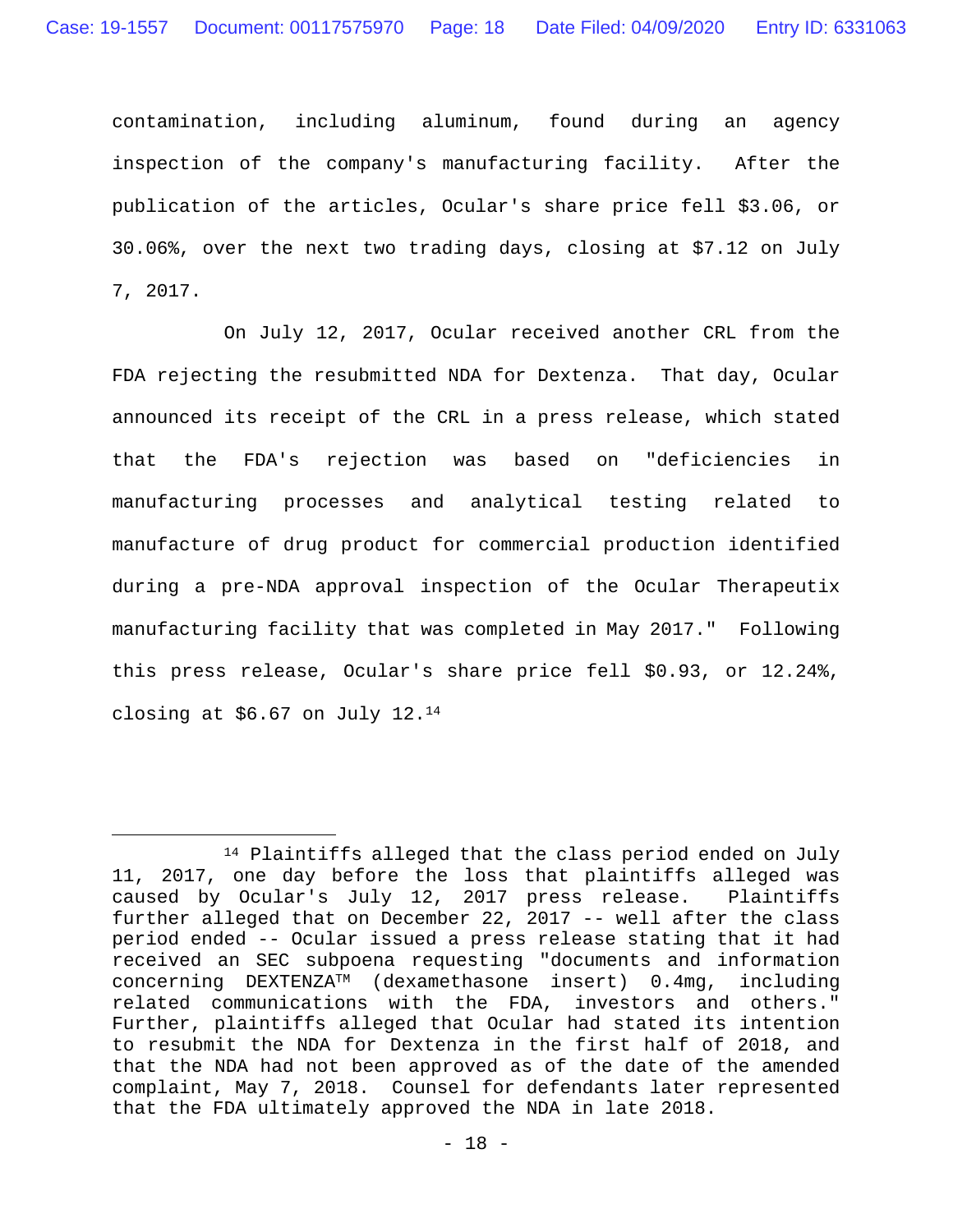#### **B. Procedural Background**

In July and August 2017, several plaintiffs filed putative class action lawsuits against defendants in the United States District Court for the District of New Jersey. Defendants successfully moved to transfer those actions to the District of Massachusetts. The district court consolidated the actions and appointed lead plaintiffs in March 2018. Plaintiffs filed their consolidated amended class action complaint on May 7, 2018. The complaint alleged two counts: first, that during the class period all defendants had on multiple occasions intentionally or recklessly misled investors by making false statements and omitting material facts about Ocular's manufacturing problems and the impact those problems were likely to have on the FDA's approval of Dextenza in violation of Section 10(b) of the Exchange Act, 15 U.S.C. § 78j(b), and Rule 10b-5 promulgated thereunder by the SEC, 17 C.F.R. § 240.10b–5; and second, that Sawhney and Ankerud, as control persons for Ocular, were liable for the company's violations pursuant to Section 20(a) of the Exchange Act, 15 U.S.C. § 78t(a).

 On July 6, 2018, defendants moved to dismiss the complaint pursuant to Federal Rules of Civil Procedure 9(b) and 12(b)(6), the Exchange Act, and the PSLRA. On April 30, 2019, the district court granted defendants' motion and dismissed the complaint with prejudice. See In re Ocular Therapeutix, Inc. Sec.

- 19 -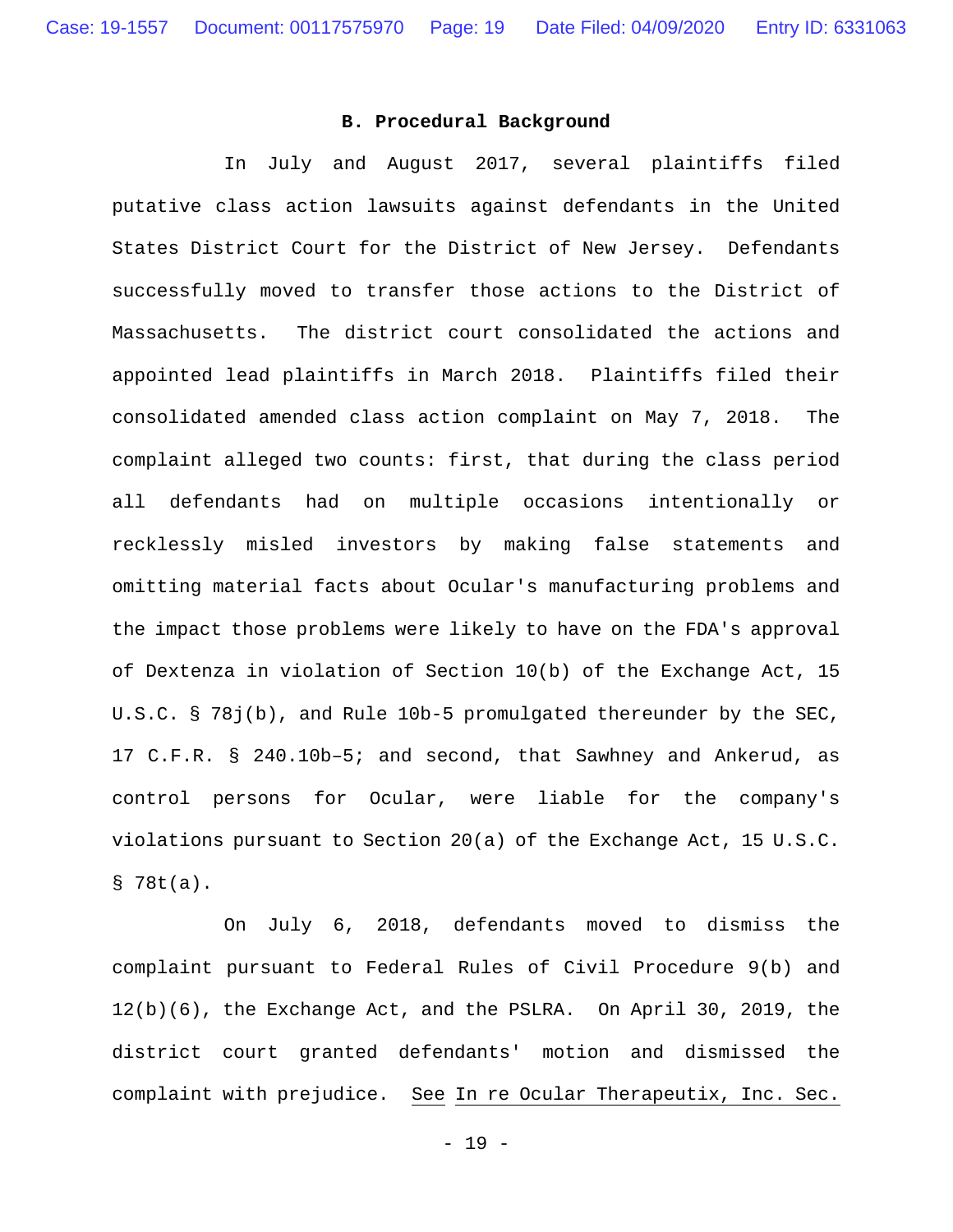Litig., No. 17-12146, 2019 WL 1950399 (D. Mass. Apr. 30, 2019) ("Ocular I"). The district court determined that plaintiffs failed to allege an actionable misstatement or omission under Section 10(b) and Rule 10b-5 and that plaintiffs' allegations did not give rise to a strong inference of scienter in satisfaction of the PSLRA, 15 U.S.C. § 78u-4(b)(2)(A). Id. at \*6-10. The district court also determined that plaintiffs' derivative Section 20(a) claim failed in the absence of an underlying securities violation. Id. at \*10. Plaintiffs timely appealed the dismissal of both counts.

#### **II. Discussion**

On appeal, plaintiffs more narrowly argue that defendants' affirmative statements in the 2016 and 2017 Forms 10-K that Ocular manufactured Dextenza "using current Good Manufacturing Practices," and defendant Ankerud's two affirmative statements during the May 5, 2017 conference call that Ocular's manufacturing was "fully developed," were materially false and misleading. Plaintiffs further contend that a strong inference of scienter can be drawn from those alleged misstatements because defendants made them despite having received the February 2016 and May 2017 Forms 483 that apprised defendants of Ocular's manufacturing problems.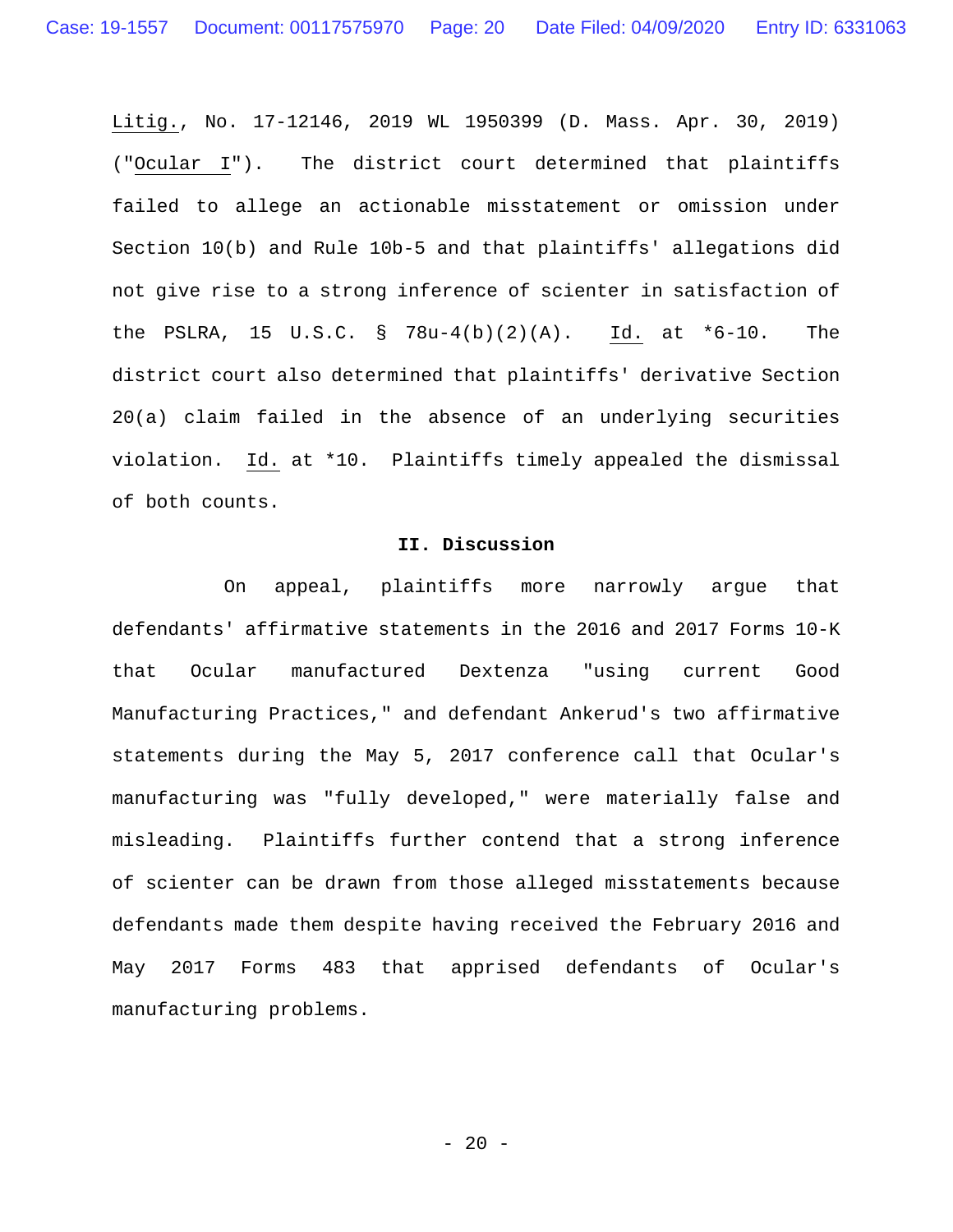### **A. Standard of Review**

 We review de novo the district court's dismissal of a securities fraud complaint for failure to state a claim under Rule 12(b)(6). Kader v. Sarepta Therapeutics, Inc., 887 F.3d 48, 56 (1st Cir. 2018). "To survive a motion to dismiss, a complaint must contain sufficient factual matter, accepted as true, to 'state a claim to relief that is plausible on its face.'" Aschroft v. Iqbal, 556 U.S. 662, 678 (2009) (quoting Bell Atl. Corp. v. Twombly, 550 U.S. 544, 570 (2007)). In determining whether the complaint has done so, "we accept well-pleaded factual allegations in the complaint as true and view all reasonable inferences in the plaintiffs' favor." Kader, 887 F.3d at 56 (quoting ACA Fin. Guar. Corp. v. Advest, Inc., 512 F.3d 46, 58 (1st Cir. 2008)). We may affirm the district court's dismissal of the complaint on any grounds supported by the record. Abiomed, 778 F.3d at 241 (citing Aldridge v. A.T. Cross Corp., 284 F.3d 72, 84 (1st Cir. 2002)).

## **B. Plaintiffs' Section 10(b) and Rule 10b-5 Claim Against All Defendants**

Section 10(b) of the Exchange Act renders unlawful the "use or employ, in connection with the purchase or sale of any security registered . . . [of] any manipulative or deceptive device." 15 U.S.C. § 78j(b). Pursuant to the statute, Rule 10b-5 forbids any person "[t]o make any untrue statement of a material fact or to omit to state a material fact necessary in

- 21 -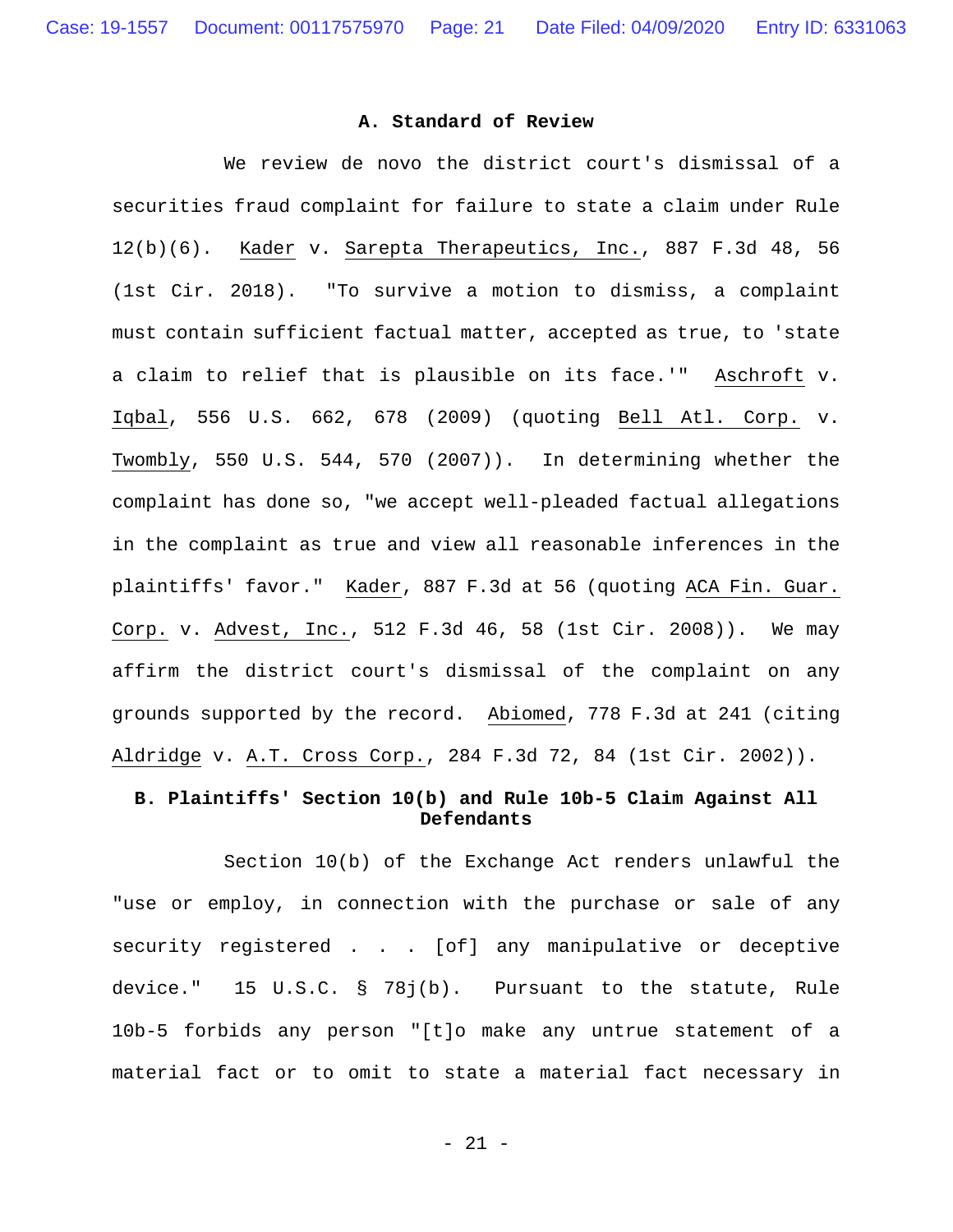order to make the statements made, in the light of the circumstances under which they were made, not misleading . . . in connection with the purchase or sale of any security." 17 C.F.R. § 240.10b-5. Therefore, to state a claim for securities fraud under Section 10(b) and Rule 10b-5, plaintiffs must allege: 1) a material misrepresentation or omission; 2) scienter; 3) a connection with the purchase or sale of a security; 4) reliance; 5) economic loss; and 6) loss causation. Brennan, 853 F.3d at 613. The first and second elements are at issue in this appeal.

The heightened pleading standard of the PSLRA requires that complaints alleging securities fraud "specify each statement alleged to have been misleading" and "the reason or reasons why the statement is misleading." 15 U.S.C. § 78u-4(b)(1); see also ACA Fin., 512 F.3d at 58 n.7 ("The PSLRA is consistent with this circuit's prior application of Federal Rule of Civil Procedure 9(b) to securities fraud actions, a standard which is 'notably strict and rigorous.'" (quoting Greebel v. FTP Software, Inc., 194 F.3d 185, 193 (1st Cir. 1999))).

 As for scienter, which is "a mental state embracing intent to deceive, manipulate, or defraud," Tellabs, Inc. v. Makor Issues & Rights, Ltd., 551 U.S. 308, 319 (2007) (quoting Ernst & Ernst v. Hochfelder, 425 U.S. 185, 193-94 & n.12 (1976)), the PSLRA requires that complaints "state with particularity facts giving rise to a strong inference that the defendant acted with the

- 22 -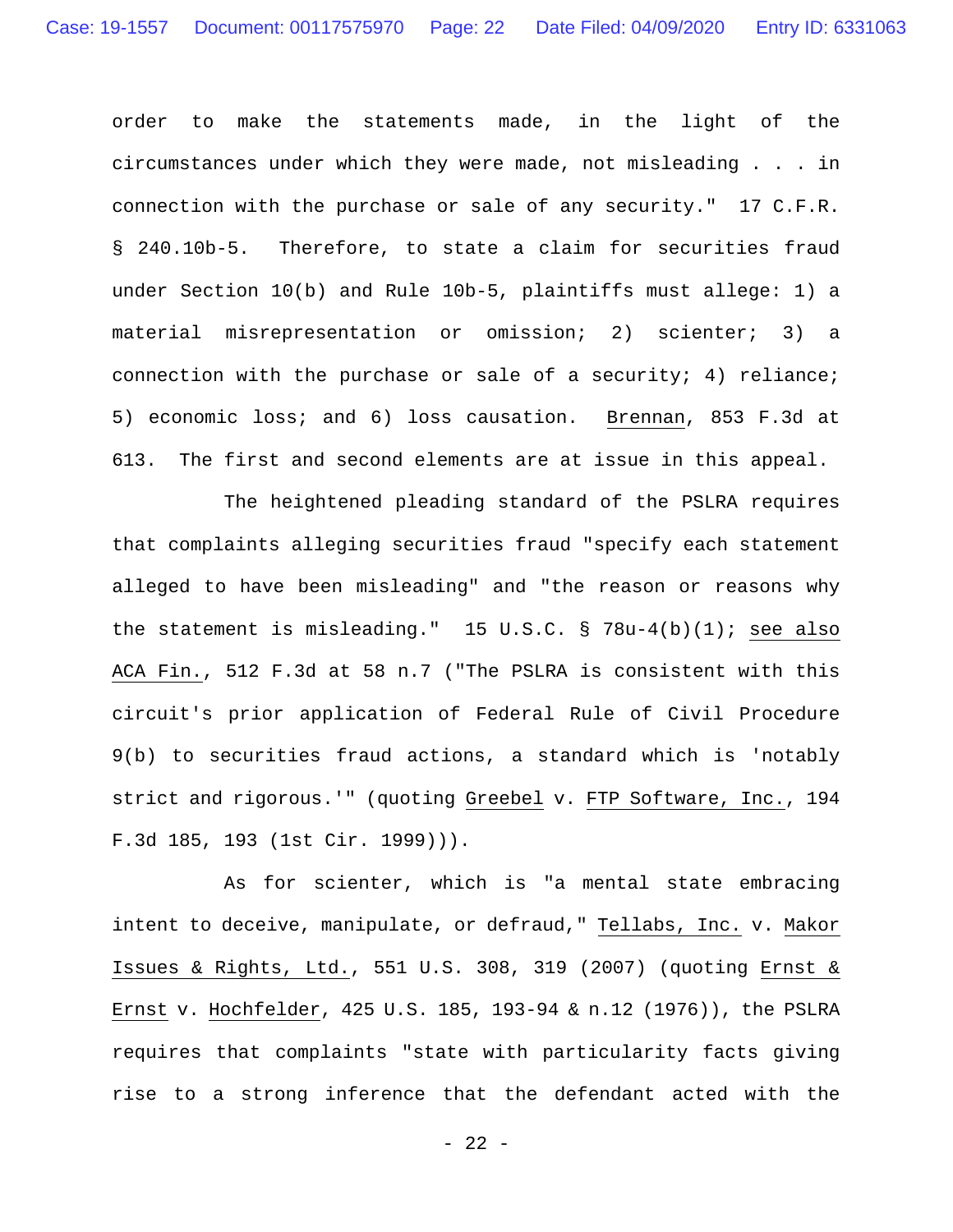required state of mind," 15 U.S.C. § 78u–4(b)(2)(A). Here, plaintiffs must "show either that the defendants consciously intended to defraud, or that they acted with a high degree of recklessness." Kader, 887 F.3d at 57 (quoting Aldridge, 284 F.3d at 82). Recklessness involves "a highly unreasonable omission" constituting "not merely simple, or even inexcusable, negligence, but an extreme departure from the standards of ordinary care, and which presents a danger of misleading buyers and sellers that is either known to the defendant or is so obvious that the actor must have been aware of it." Brennan, 853 F.3d at 613 (quoting Greebel, 194 F.3d at 198).

"To qualify as 'strong'" within the meaning of the PSLRA, "an inference of scienter must be more than merely plausible or reasonable—it must be cogent and at least as compelling as any opposing inference of nonfraudulent intent." Tellabs, 551 U.S. at 314. This Court "must consider the complaint in its entirety" and ask "whether all of the facts alleged, taken collectively, give rise to a strong inference of scienter, not whether any individual allegation, scrutinized in isolation, meets that standard." Id. at 322-23. We have found this demanding standard met where a complaint "contains clear allegations of admissions, internal records or witnessed discussions suggesting that at the time they made the statements claimed to be misleading, the defendant[s] were aware that they were withholding vital

- 23 -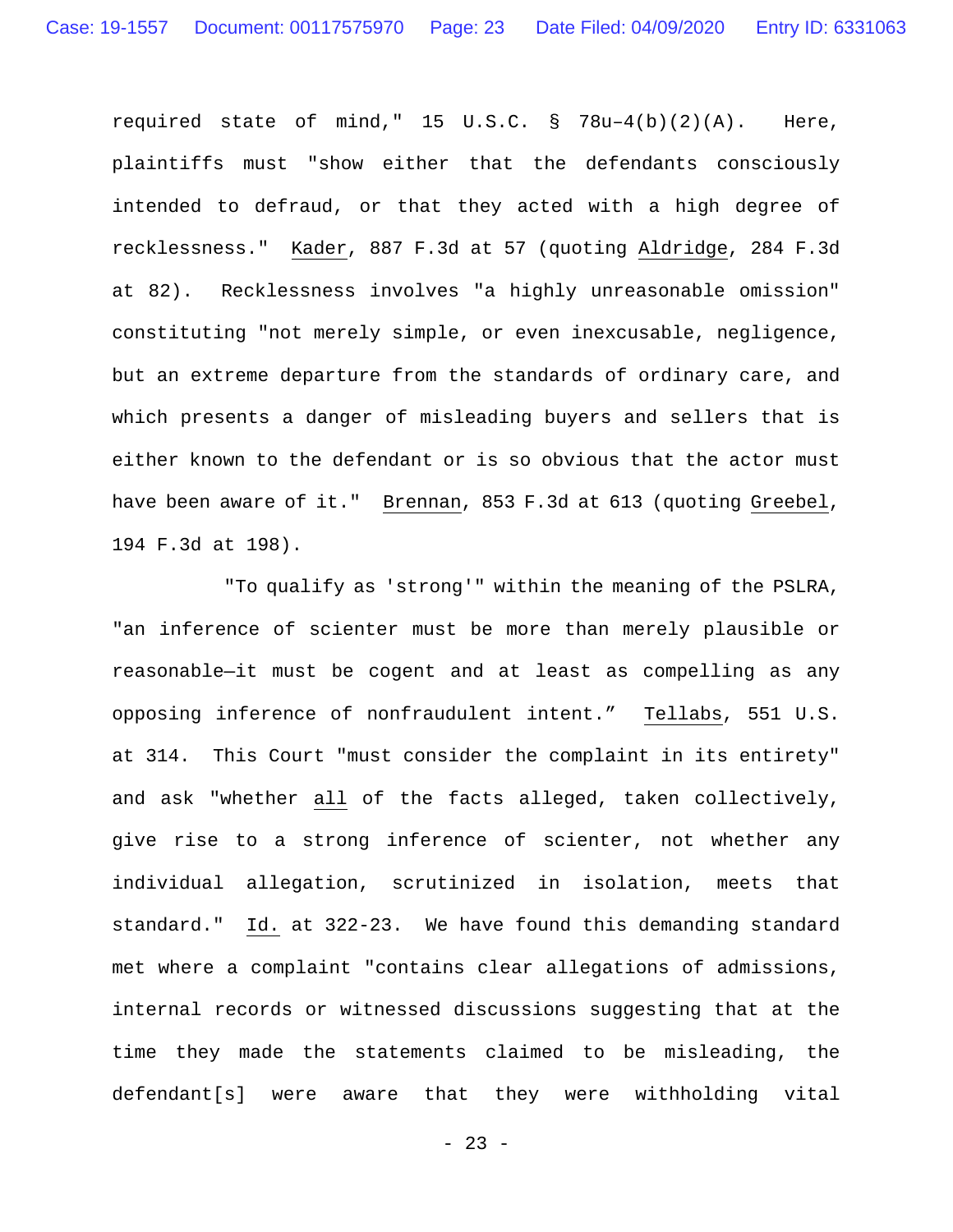information or at least were warned by others that this was so." Brennan, 853 F.3d at 614 (alteration in original) (quoting In re Bos. Sci. Corp. Sec. Litig., 686 F.3d 21, 31 (1st Cir. 2012)).

Further, in undertaking this analysis, this Court "must consider, not only inferences urged by the plaintiff[s], . . . but also competing inferences rationally drawn from the facts alleged." Tellabs, 551 U.S. at 314. "When there are equally strong inferences for and against scienter, the draw is awarded to the plaintiff." Abiomed, 778 F.3d at 241 (quoting City of Dearborn Heights Act 345 Pol. & Fire Ret. Sys. v. Waters Corp., 632 F.3d 751, 757 (1st Cir. 2011)).

We need not determine whether the allegedly misleading statements identified by plaintiffs constitute material misrepresentations because we find that the complaint, viewed holistically, failed to allege facts giving rise to a strong inference of scienter with respect to those alleged misstatements. See In re Ariad Pharm., Inc. Sec. Litig., 842 F.3d 744, 750 (1st Cir. 2016).

#### **1. Ocular's 2016 and 2017 Forms 10-K**

We first assess plaintiffs' allegations that defendants intentionally or recklessly misstated in Ocular's 2016 and 2017 Forms 10-K that they "fabricate devices and drug . . . products for use in our clinical trials, research and development and commercial efforts for all of our therapeutic product candidates

- 24 -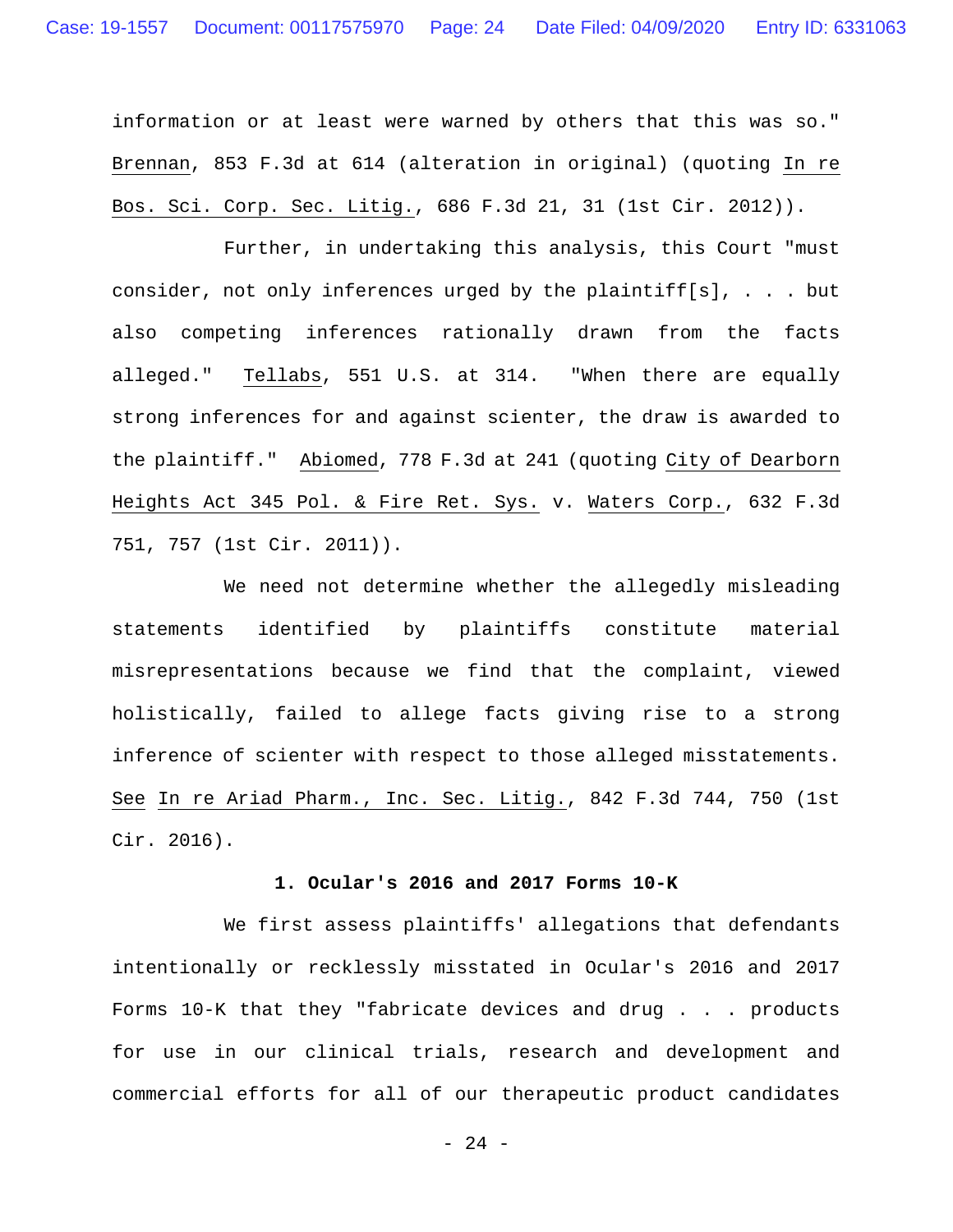using current Good Manufacturing Practices, or cGMP" despite the receipt of the February 2016 Form 483.15 Read in the context of the complaint as a whole, these allegations do not give rise to a strong inference that defendants intentionally or recklessly misled investors.

As an initial matter, and as all parties acknowledge, the February 2016 Form 483 is not a final agency determination, and its inspectional observations did not affirmatively establish that Ocular was incapable of complying with cGMP regulations. Plaintiffs nevertheless contend that the February 2016 Form 483 placed defendants on notice of Ocular's manufacturing difficulties, compelling a strong inference that defendants intentionally or recklessly misled investors by subsequently stating in the Forms 10-K that they were "using current Good Manufacturing Practices" at their manufacturing facility. This argument is unpersuasive. In the two Forms 10-K, defendants disclosed receipt of the February 2016 Form 483, described its relevance to Ocular's manufacturing capabilities, and warned of

 <sup>15</sup> Ocular's Forms 10-K were submitted in March 2016 and March 2017, after the company received the February 2016 Form 483 and before it received the May 2017 Form 483. Thus, plaintiffs' argument implicates only the February 2016 Form 483. See ACA Fin., 512 F.3d at 62 ("A plaintiff may not plead 'fraud by hindsight'; i.e., a complaint 'may not simply contrast a defendant's past optimism with less favorable actual results' in support of a claim of securities fraud." (quoting Shaw v. Dig. Equip. Corp., 82 F.3d 1194, 1223 (1st Cir. 1996))).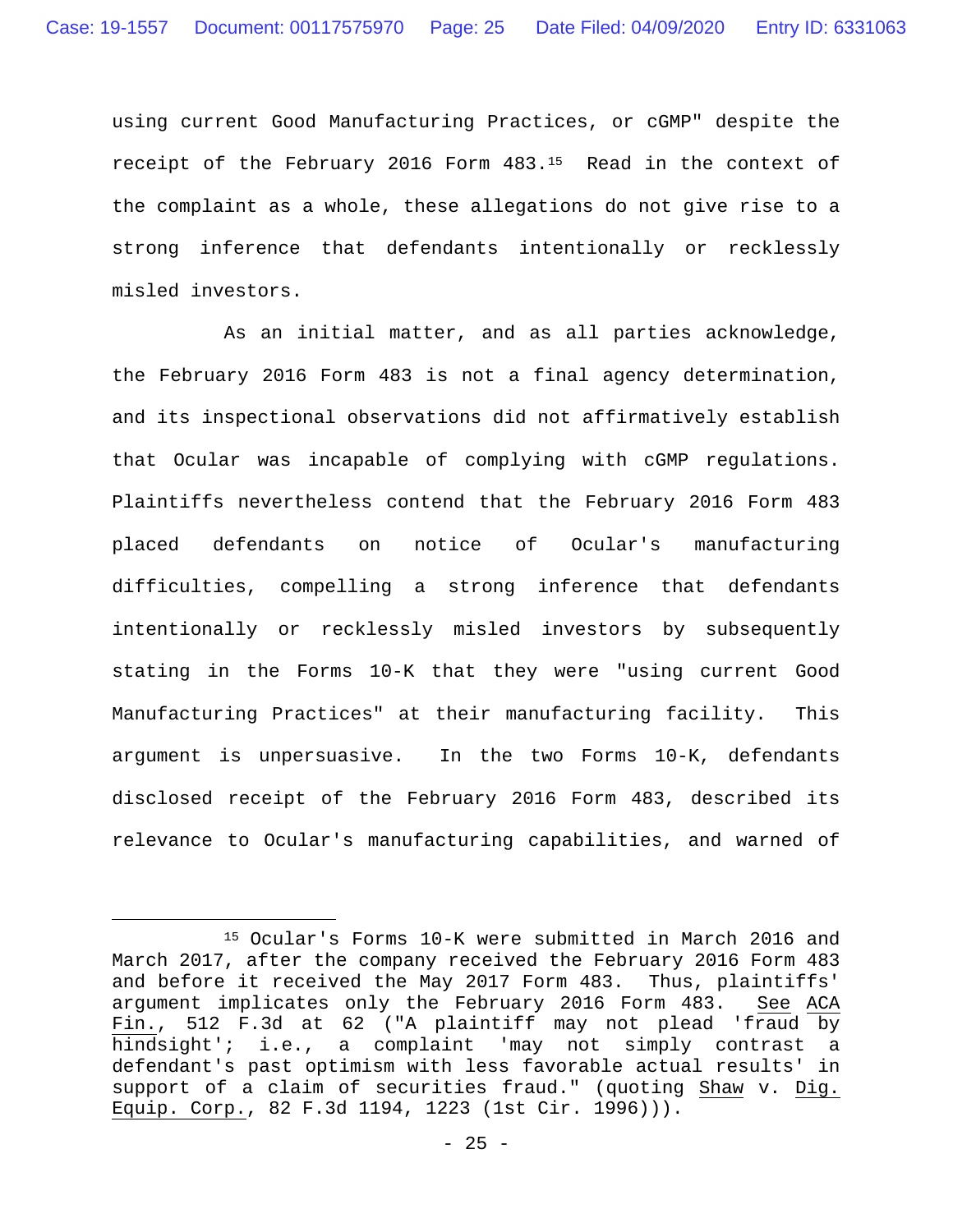its implications. Defendants stated in both Forms 10-K, under Item 1A, "Risk Factors," and the subheading "Risks Related to Manufacturing," that the February 2016 Form 483 contained "inspectional observations focused on process controls, analytical testing and physical security procedures related to manufacture of our drug product for stability and commercial production purposes." (Emphasis added). Defendants also stated that they "addressed some observations before the inspection was closed and [had] responded to the FDA with a corrective action plan to complete the inspection process." (Emphasis added). Among these statements, defendants cautioned that "[a]ny failure to comply with applicable regulations may result in fines and civil penalties, suspension of production, product seizure or recall, imposition of a consent decree, or withdrawal of product approval, and would limit the availability of . . . our product candidates that we manufacture."

More specifically, in the 2016 Form 10-K, defendants clarified that "[t]he failure to resolve the Form 483 inspectional observations from the February 2016 inspection could result in a delay in the PDUFA date and potential approval for the NDA we have filed for DEXTENZA for the treatment of post-surgical ocular pain." (Emphasis added). In the 2017 Form 10-K, submitted months after the FDA rejected Ocular's September 2015 NDA, defendants specifically noted that "the concerns raised by the FDA" in the

- 26 -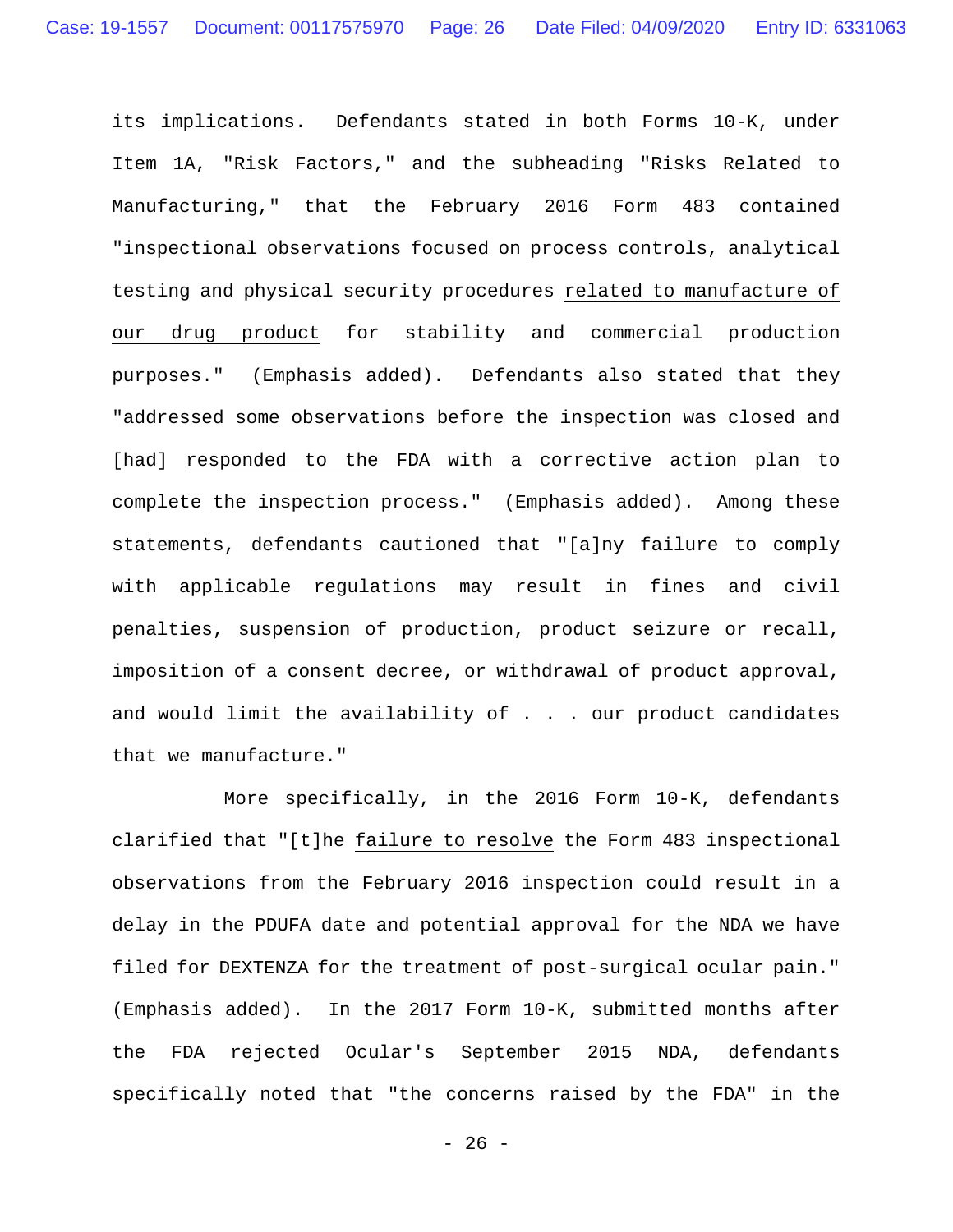CRL rejecting the NDA "pertain to deficiencies in manufacturing process and controls identified during a pre-NDA approval inspection of our manufacturing facility . . . in February 2016 that were documented on FDA Form 483." (Emphasis added). Defendants further stated that "[a]dequate resolution of Form 483 manufacturing deficiencies with the [FDA] is a prerequisite to the approval of the NDA for DEXTENZA." (Emphasis added).

These informative disclosures about the nature and consequences of the February 2016 Form 483 undercut any inference that defendants intentionally or recklessly misled investors by stating, in the same Forms 10-K containing those disclosures, that they were "using current Good Manufacturing Practices" at their manufacturing facility. See Abiomed, 778 F.3d at 243-44 (holding that scienter argument was undercut by a company's disclosure to investors of correspondences with the FDA and potential consequences of the agency's negative determination); In re Genzyme Corp. Sec. Litig., 754 F.3d 31, 42-43 (1st Cir. 2014) (holding that company's informative disclosures, including of a Form 483 and other FDA communications, "undercut any inference of fraudulent intent on the part of defendants"); Waters Corp., 632 F.3d at 760 ("[A]ttempts to provide investors with warnings of risks generally weaken the inference of scienter." (alteration in original) (quoting Ezra Charitable Trust v. Tyco Intern., Ltd., 466 F.3d 1, 8 (1st Cir. 2006))).

- 27 -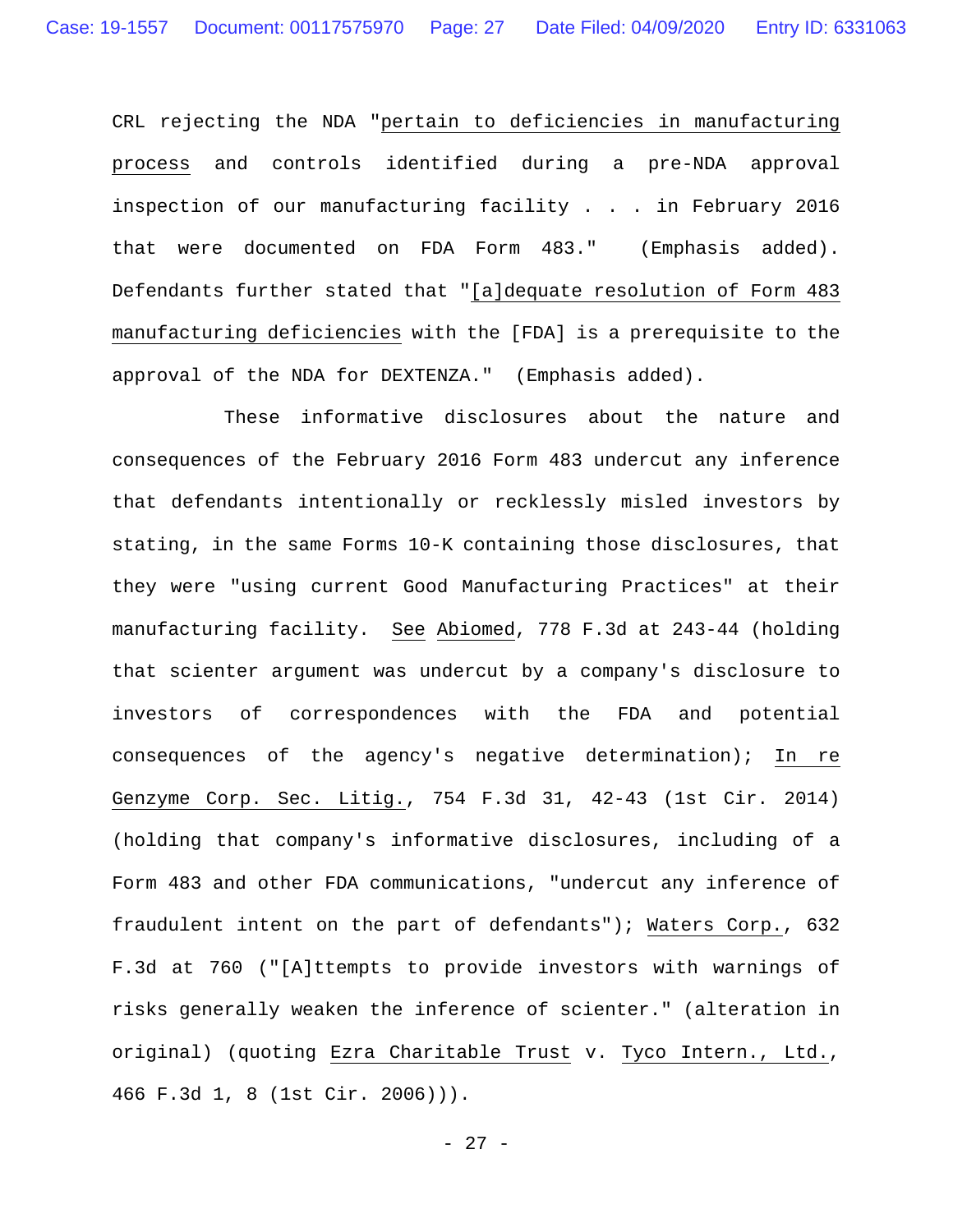Assuming arguendo that any inference of scienter could be drawn from the complaint's allegations regarding defendants' statements in the Forms 10-K, that inference is not "at least as compelling as any opposing inference of nonfraudulent intent" such that it is sufficiently "strong" under the PSLRA. Tellabs, 551 U.S. at 314. Here, given defendants' statements in the two Forms 10-K that they produce multiple products at their Bedford manufacturing facility "using" cGMP, and in light of the informative disclosures regarding the February 2016 Form 483, the more reasonable inference of nonfraudulent intent is that defendants were stating their intention to comply with cGMP regulations as the governing standards for their drug product manufacturing operations. See Abiomed, 778 F.3d at 240 (holding that materiality and scienter inquiries are linked and that a fact is material where there is a "substantial likelihood" that a reasonable investor would view it as "significantly alter[ing] the total mix of information made available" (alteration in original) (quoting Waters Corp., 632 F.3d at 756)); see also Singh v. Cigna Corp., 918 F.3d 57, 60-64 (2d Cir. 2019) (holding that a reasonable investor would not rely on statements in two Forms 10-K that a company "expect[s] to continue to allocate significant resources" to various compliance efforts as representations of satisfactory compliance without more detail (alteration in original)). Thus,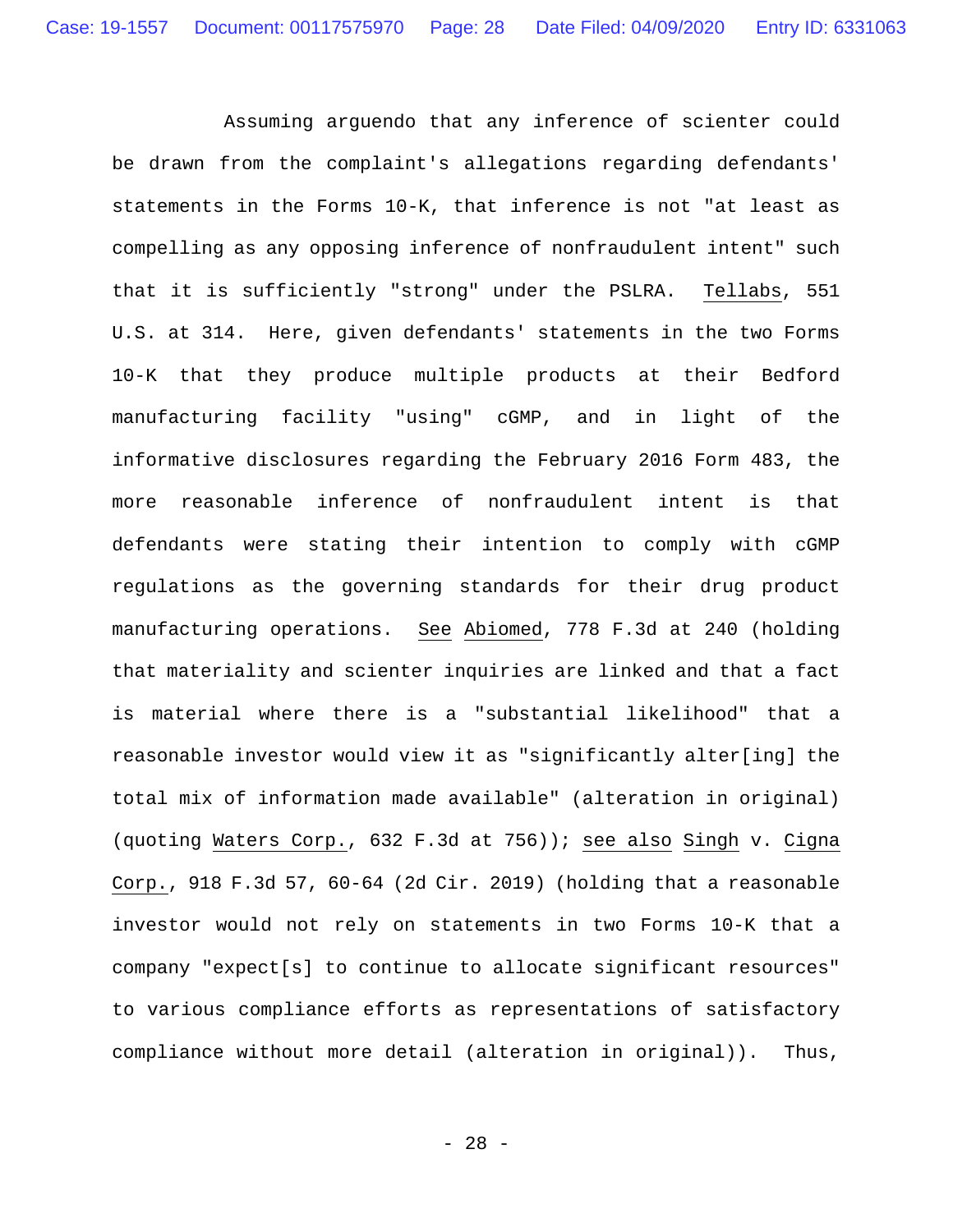reading the complaint as a whole, we determine that these allegations do not give rise to a strong inference of scienter.<sup>16</sup>

### **2. The May 5, 2017 Conference Call**

 We turn to plaintiffs' allegations that defendant Ankerud intentionally or recklessly misled investors during the May 5, 2017 conference call by twice stating that Ocular's manufacturing process was "fully developed" despite the receipt of the May 2017 Form 483 one day before and the earlier receipt of the February 2016 Form 483 showing that Ocular had manufacturing problems. Read in the context of the entire complaint, these allegations also do not give rise to a strong inference of scienter.

 <sup>16</sup> Plaintiffs alleged that a confidential witness had a direct conversation with Ankerud in late 2016 or early 2017, prior to Ocular's NDA resubmission, in which "Ankerud expressly acknowledged that he and the Company knew Ocular would be including batch records in the NDA resubmission that would not meet FDA standards." Plaintiffs also alleged that the witness's statements "make clear that Ocular and the Individual Defendants were aware of the severity of the problems Ocular faced in manufacturing DEXTENZA using cGMP." Before the district court, plaintiffs specified that these allegations concerned only their contention regarding the 2017 Form 10-K. Plaintiffs now reference those allegations in support of their scienter argument. This contention is unpersuasive. Plaintiffs do not now challenge the district court's finding that the complaint "failed to allege a sufficient link between Ankerud's purported isolated admission about unspecified 'batch records' months before the challenged cGMP statement on the 2017 Form 10-K to render the cGMP statement false." Ocular I, 2019 WL 1950399 at \*7 n.9. Thus, these confidential witness allegations do not disrupt our determination that the complaint, read as a whole, does not allege facts giving rise to a strong inference of scienter.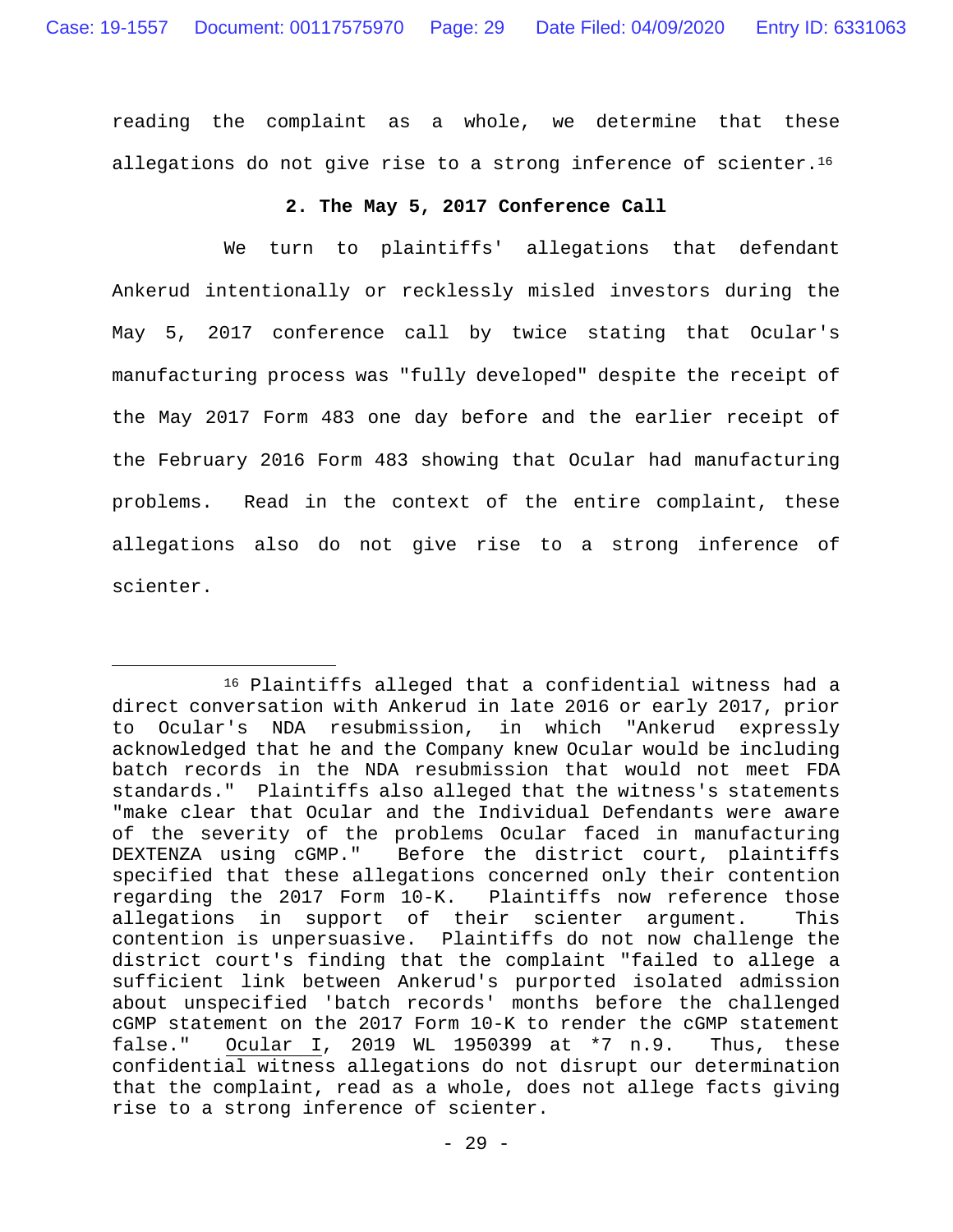On the conference call, after defendant Sawhney's disclosure that Ocular had "received the [May 2017] Form 483 containing inspectional observations focusing on procedures for manufacturing processes . . . of drug product for commercial production," Ankerud spoke about the Form 483's contents and implications as well as the company's need to pursue remediation. (Emphasis added). Ankerud specified that the FDA's "primary focus in the 483 relates to a particula[te] matter issue as part of our manufacturing process" and that it also contained observations regarding "analytical method, testing to be completed, as well as some other issue related to quality oversight of batch records." (Emphasis added). Following this disclosure, Ankerud stated that defendants "believe that each of the observations raised by the FDA during this continuous improvement review of our fully developed manufacturing process are handled well and will be resolved in our response to FDA. . . . and we're marching toward that PDUFA date and expect that we can resolve the 483 issues in a timely manner." (Emphasis added). Ankerud subsequently stated that "the 483 is something that we have to respond to  $\ldots$ . [W]e understand where [the FDA is] coming from and what needs to be done to address their concern." Afterwards, in response to an analyst's request for "something you can tell us or say to us in terms of how things have evolved at the company overall and oversight of manufacturing," Ankerud stated that "the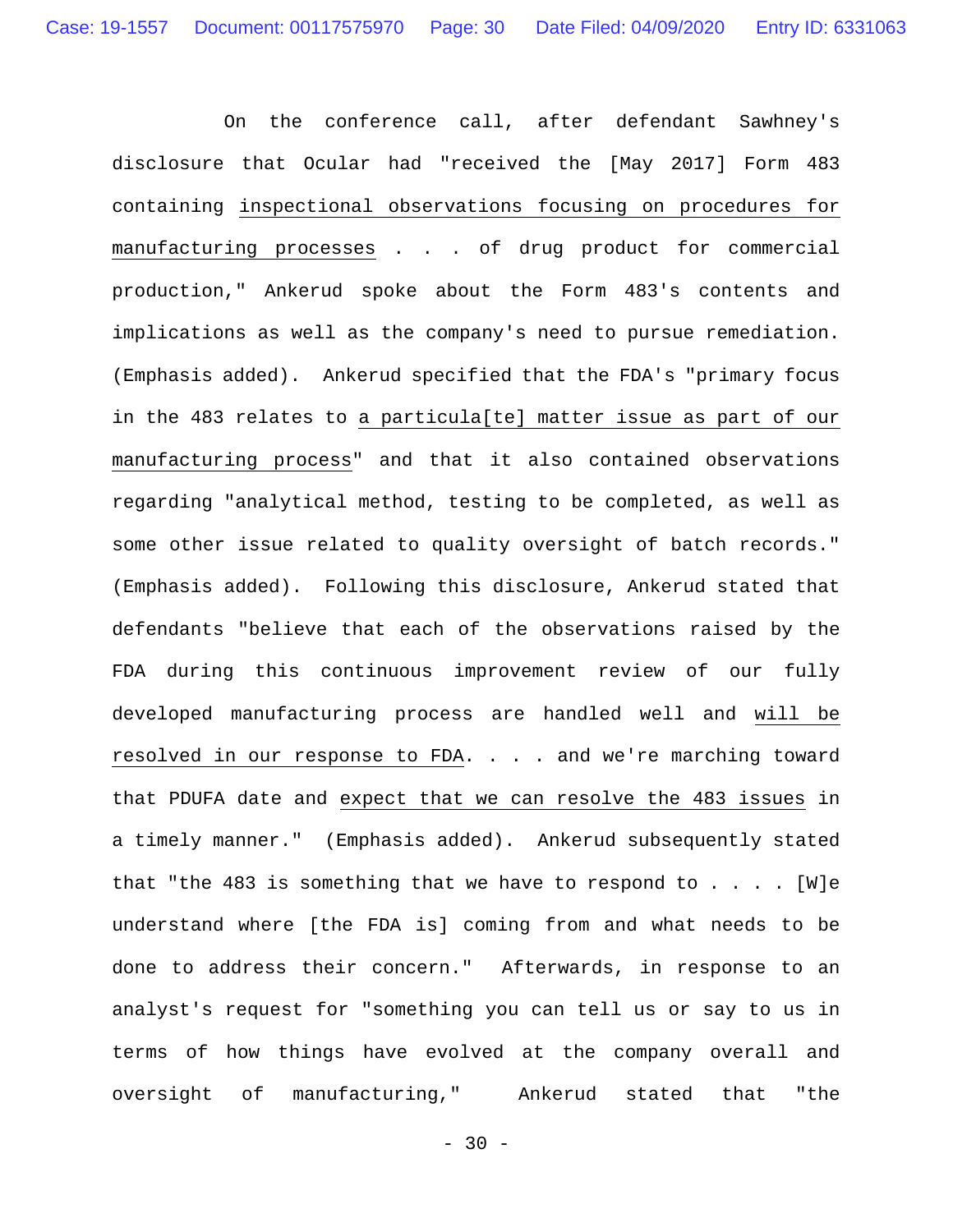manufacturing process has moved forward significantly, and is in a fully developed mode," and that "the new investigator was experienced in the pharmaceutical industry and we had good dialog and good discussion and that's why we felt confident that we can address these 483 issues in a timely manner." (Emphasis added).

Ankerud's disclosures regarding the May 2017 Form 483 made pellucid that Ocular's manufacturing process was considered deficient by the FDA and thus undercut any inference that he intentionally or recklessly misled investors by stating that Ocular's manufacturing process was "fully developed." See Abiomed, 778 F.3d at 243-44; Genzyme Corp., 754 F.3d at 42-43; Waters Corp., 632 F.3d at 760.<sup>17</sup> Defendants submit that according to the FDA, a "fully developed" process is one that has surpassed the concept or piloting stage but must still be tested and validated to determine whether the process works as intended and meets the necessary standards. See FDA, Guide to Inspections of Medical Device Manufacturers at § 7 (2014) ("The process must be developed before it can be validated. . . . It is impossible to

 <sup>17</sup> We reject plaintiffs' argument that defendants' disclosures of the February 2016 and May 2017 Forms 483 in the Forms 10-K and the May 5, 2017 conference call did not sufficiently inform investors that the Forms 483 documented "major" rather than "minor" problems in Ocular's manufacturing operations. Plaintiffs provide no legal support for their speculative assertion that the issues observed by the FDA and recorded in the Forms 483 were so major that they rendered nugatory defendants' disclosures and ultimately compel a strong inference of scienter.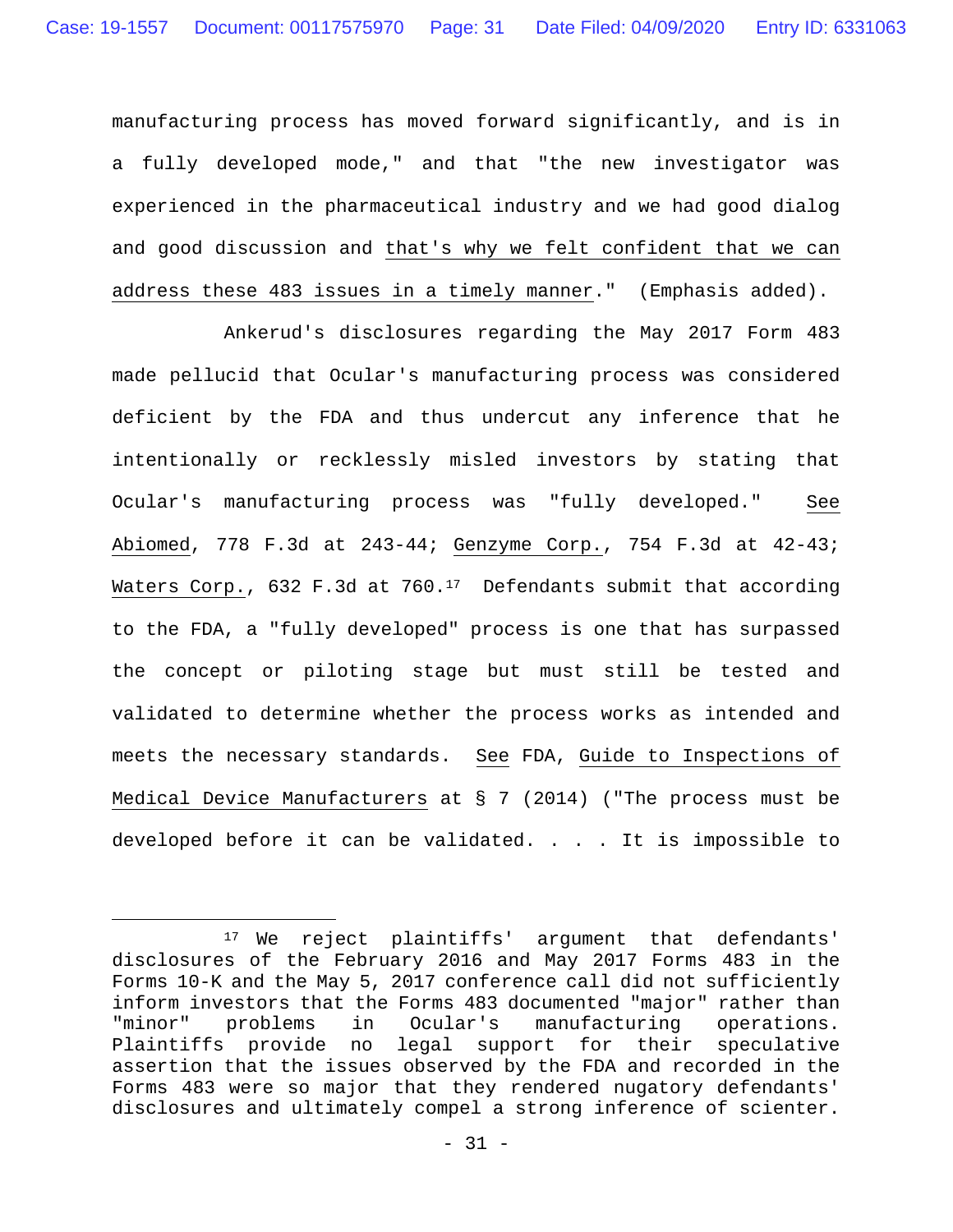validate a process (i.e. show that it consistently operates within established parameters and produces results or products that meet specifications) until the process is fully developed."), available at https://www.fda.gov/inspections-compliance-enforcement-andcriminal-investigations/inspection-guides/page-9. We may consider that fact. See Brennan, 853 F.3d at 609-10; Tellabs, 551 U.S. at 322 ("[C]ourts must consider the complaint in its entirety, as well as other sources courts ordinarily examine when ruling on Rule  $12(b)(6)$  motions to dismiss, in particular . . . matters of which a court may take judicial notice."). In light of that term of art and Ankerud's disclosures during the conference call that contravene plaintiffs' characterization of his statements, the more reasonable and compelling inference drawn from the complaint's allegations is that Ankerud spoke with nonfraudulent intent in describing Ocular's manufacturing process as "fully developed." See Tellabs, 551 U.S. at 314.

 Overall, reading the complaint as a whole, we determine that plaintiffs have not alleged facts giving rise to a strong inference of scienter as required by the PSLRA. <sup>18</sup> Thus,

<sup>18</sup> The district court correctly determined that defendant Sawhney's purchase of Ocular shares during the class period somewhat "[f]uther negat[es] an inference of scienter," at least as to Sawhney and Ocular. Ocular I, 2019 WL 1950399 at \*10 n.12; see Abiomed, 778 F.3d at 246 (holding that an individual defendant's purchase of company stock during the class period "negates any inference that he had a motive to artificially inflate [the company's] stock during that period"); cf. Tellabs, 551 U.S.